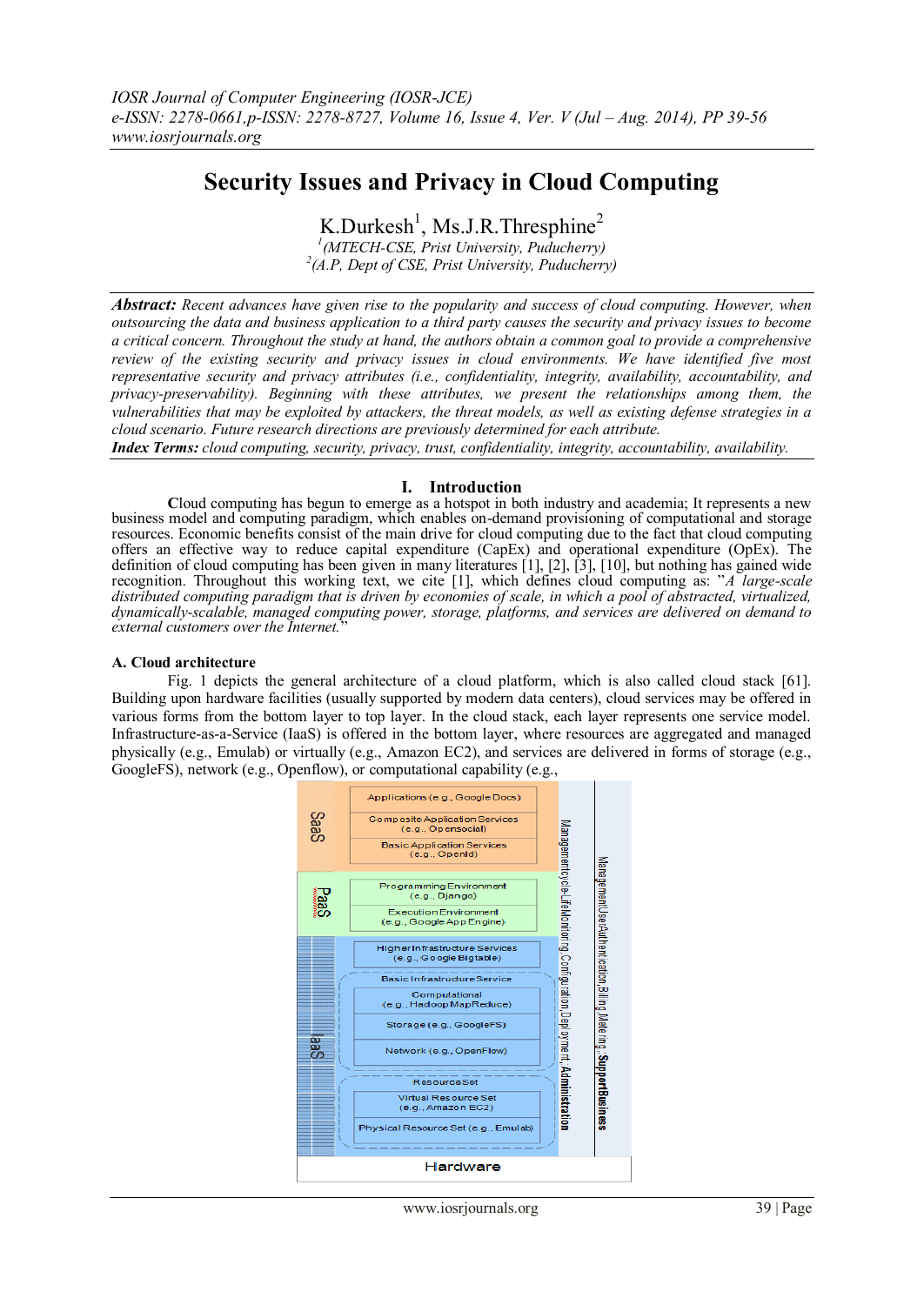Hadoop MapReduce). The middle layer delivers Platform-as-a-Service (PaaS), in which services are provided as an environment for programming (e.g., Django) or software execution (e.g., Google App Engine). Software as a Service (SaaS) locates in the top layer, in which a cloud provider further con-fines client flexibility by merely offering software applications as a service. Apart from the service provisioning, the cloud provider maintains a suite of management tools and facilities (e.g., service instance life-cycle management, metering and billing, dynamic configuration) in order to manage a large cloud system.

## **B. Cloud Characteristics and Security Challenges**

The Cloud Security Alliance has summarized five essential characteristics [6] that illustrate the relation to, and differences from, traditional computing paradigm.

• **On-demand self-service** – A cloud customer may uni-laterally obtain computing capabilities, like the usage of various servers and network storage, as on demand, without interacting with the cloud provider.

• **Broad network access** – Services are delivered across the Internet via a standard mechanism that allows customers to access the services through heterogeneous thin or thick client tools (e.g., PCs, mobile phones, and PDAs).

**Resource pooling – The cloud provider employs a multi-tenant model to serve multiple customers by** pooling computing resources, which are different physical and virtual resources dynamically assigned or reassigned according to customer demand. Examples of resources include storage, processing, memory, network bandwidth, and virtual machines.

• **Rapid elasticity** – Capabilities may be rapidly and elastically provisioned in order to quickly scale out or rapidly released to quickly scale in. From customers' point of view, the available capabilities should appear to be unlimited and have the ability to be purchased in any quantity at any time.

• **Measured service** – The service purchased by customers can be quantified and measured. For both the provider and customers, resource usage will be monitored, controlled, metered, and reported.

Cloud computing becomes a successful and popular business model due to its charming features. In addition to the benefits at hand, the former features also result in serious cloud-specific security issues. The people whose concern is the cloud security continue to hesitate to transfer their business to cloud. Security issues have been the dominate barrier of the development and widespread use of cloud computing. There are three main challenges for building a secure and trustworthy cloud system:

• **Outsourcing** – Outsourcing brings down both capital expenditure (CapEx) and operational expenditure for cloud customers. However, outsourcing also means that customers physically lose control on their data and tasks. The loss of control problem has become one of the root causes of cloud insecurity. To address outsourcing security issues, first, the cloud provider shall be trustworthy by providing trust and secure computing and data storage; second, outsourced data and computation shall be verifiable to customers in terms of confidentiality, integrity, and other security services. In addition, outsourcing will potentially incur privacy violations, due to the fact that sensitive/classified data is out of the owners' control.

• **Multi-tenancy** – Multi-tenancy means that the cloud platform is shared and utilized by multiple customers. Moreover, in a virtualized environment, data belonging to different customers may be placed on the same physical machine by certain resource allocation policy. Adversaries who may also be legitimate cloud customers may exploit the co-residence issue. A series of security issues such as data breach [5], [17], [29], computation breach [5], flooding attack [26], etc., are incurred. Although Multi-tenancy is a definite choice of cloud venders due to its economic efficiency, it provides new vulnerabilities to the cloud platform. Without changing the multi-tenancy paradigm, it is imperative to design new security mechanisms to deal with the potential risks.

**Massive data and intense computation** – cloud computing is capable of handling mass data storage and intense computing tasks. Therefore, traditional security mechanisms may not suffice due to unbearable computation or communication overhead. For example, to verify the integrity of data that is remotely stored, it is impractical to hash the entire data set. To this end, new strategies and protocols are expected.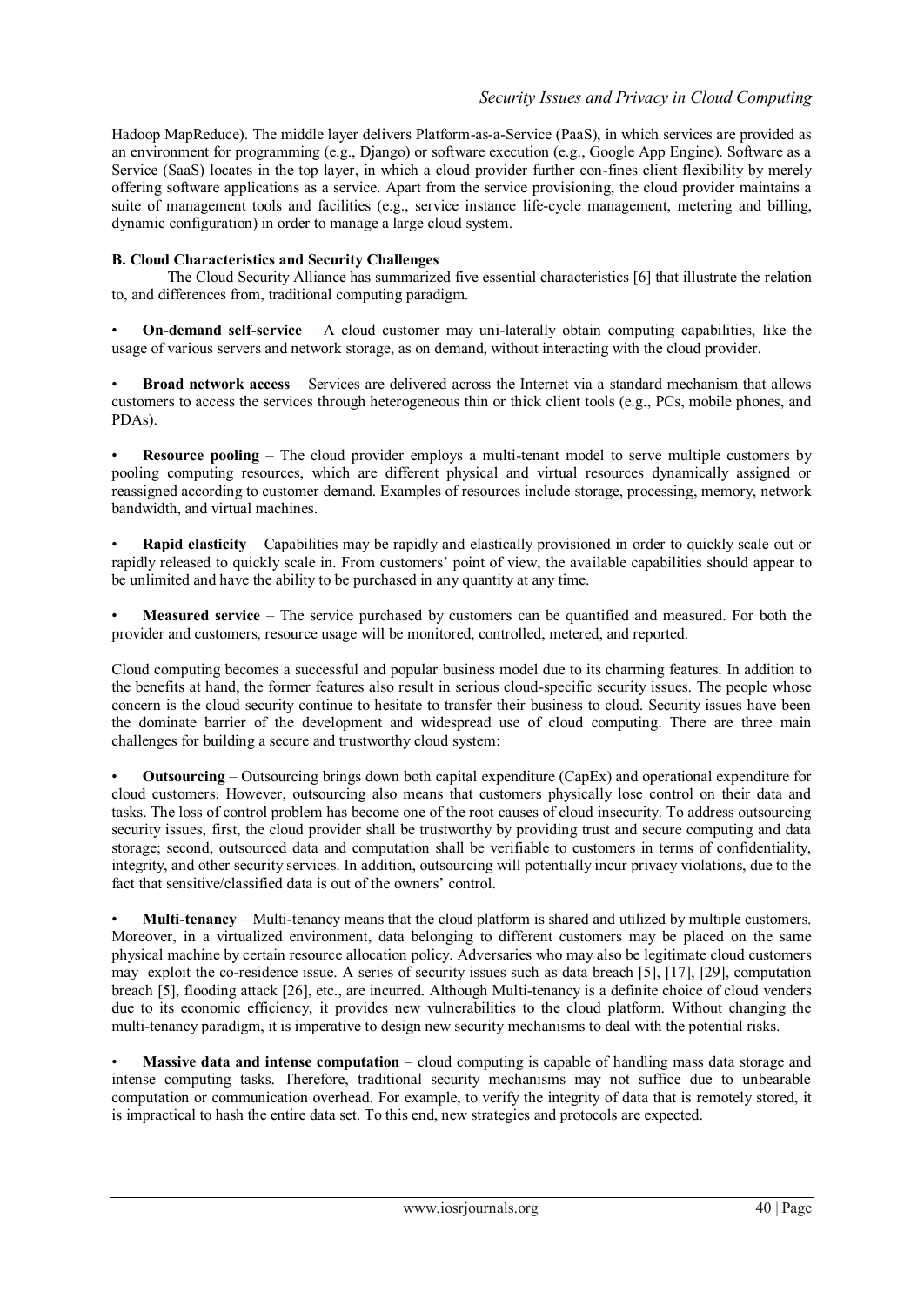## **C. Supporting techniques**

Cloud computing has leveraged a collection of existing techniques, such as Data Center Networking (DCN), Virtualization, distributed storage, MapReduce, web applications and services, etc.

**Modern data center** has been practically employed as an effective carrier of cloud environments. It provides massive computation and storage capability by composing thousands of machines with DCN techniques.

**Virtualization** technology has been widely used in cloud computing to provider dynamic resource allocation and service provisioning, especially in IaaS. With virtualization, multiple OSs can co-reside on the same physical machine without interfering each other.

**MapReduce** [53] is a programming framework that sup-ports distributed computing on mass data sets. This breaks large data sets down into small blocks that are distributed to cloud servers for parallel computing. MapReduce speeds up the batch processing on massive data, which makes this be-come the preference of computation model for cloud venders.

Apart from the benefits, the former techniques also present new threats that have the capability to jeopardize cloud security. For instance, modern data center suffers bandwidth under-provisioning problems [24], which may be exploited and may consequently perform a new DOS attack [20] due to the shared infrastructure in cloud environments. Virtual Machine (VM) technique also has the capability to enable adversaries to perform cross-VM attacks [17] and timing attacks [60] due to VM co-residence. Further details are to be discussed in Section II and Section III.

## **D. Attribute-driven Methodology**

Security and privacy issues in cloud environments have been studied and surveyed in prior literatures. To better understand these issues and their connections, researchers have employed various criteria to build a comprehensive picture.

Gruschka et al. [32] suggests modeling the security ecosystem based on the three participants of cloud system: service user, service instance, and the cloud provider. The authors classify the attack into six categories (i.e., user to service, service to user, user to cloud, cloud to user, service to cloud,

and cloud to service). This taxonomy is suggested to describe the threats and vulnerabilities presented in cloud computing. Subashini et al. [39] have summarized the cloud security issues based on service delivery models (i.e., IaaS, PaaS, SaaS). Vaquero et al. [4] have given another comprehensive survey according to the seven main threats presented in [7]. Grobauer et al. [70] have pointed out the importance to distinguish general security issues from cloud-specific security issues. In addition, cloud computing vulnerabilities are discussed and summarized from various aspects.

In this paper, we consider the cloud environment as a new computing platform to which the classic methodology of security research can be applied as well. Therefore, we determine to employ an attribute-driven methodology to con-duct our review. We employ the ecosystem of cloud security and privacy in view of five security/privacy attributes (i.e., confidentiality, integrity, availability, accountability, and privacypreservability), shown in Fig. 2, that are the most representative ones in current research advances. Some researchers regard privacy as one component of security, while in this paper, we separate privacy from security due to its importance and specialty in cloud environments. Privacy is considered as highly relevant to security, as well as other security attributes that have positive or negative influences on privacy. The security ecosystem is generic and is applicable to any computer and networked systems. In order to build a comprehensive picture of cloud security and privacy, we follow the semantics of the ecosystem to organize this survey. Starting with the five attributes, we have discussed the vulnerabilities that can be exploited by adversaries. We have also surveyed the threat models that attackers can use to jeopardize the security objectives. Some threats and attacks have been undertaken properly, while others are still remaining to be solved. These aspects are also related security and privacy in systems other than cloud computing [99], [100], [101], [102], [103], [104], [105], [106], [107], [108], [109], [110], [111], [112], [113], [114], [115], [116], [117], [118], [119], [120], [121], [122], [123].

## **E. Notation System**

- 1. To better demonstrate the connection among vulnerability, threat, and defense mechanism. We employ the following notation system: let Vi denote a type of vulnerability, Ti.j
- 2. denote a type of threat that takes advantage of Vi, and Di.j.k denote a defense mechanism that deals with Ti.j . For instance, vulnerability V1 may be exploited by adversaries in order to create a threat model T1.1,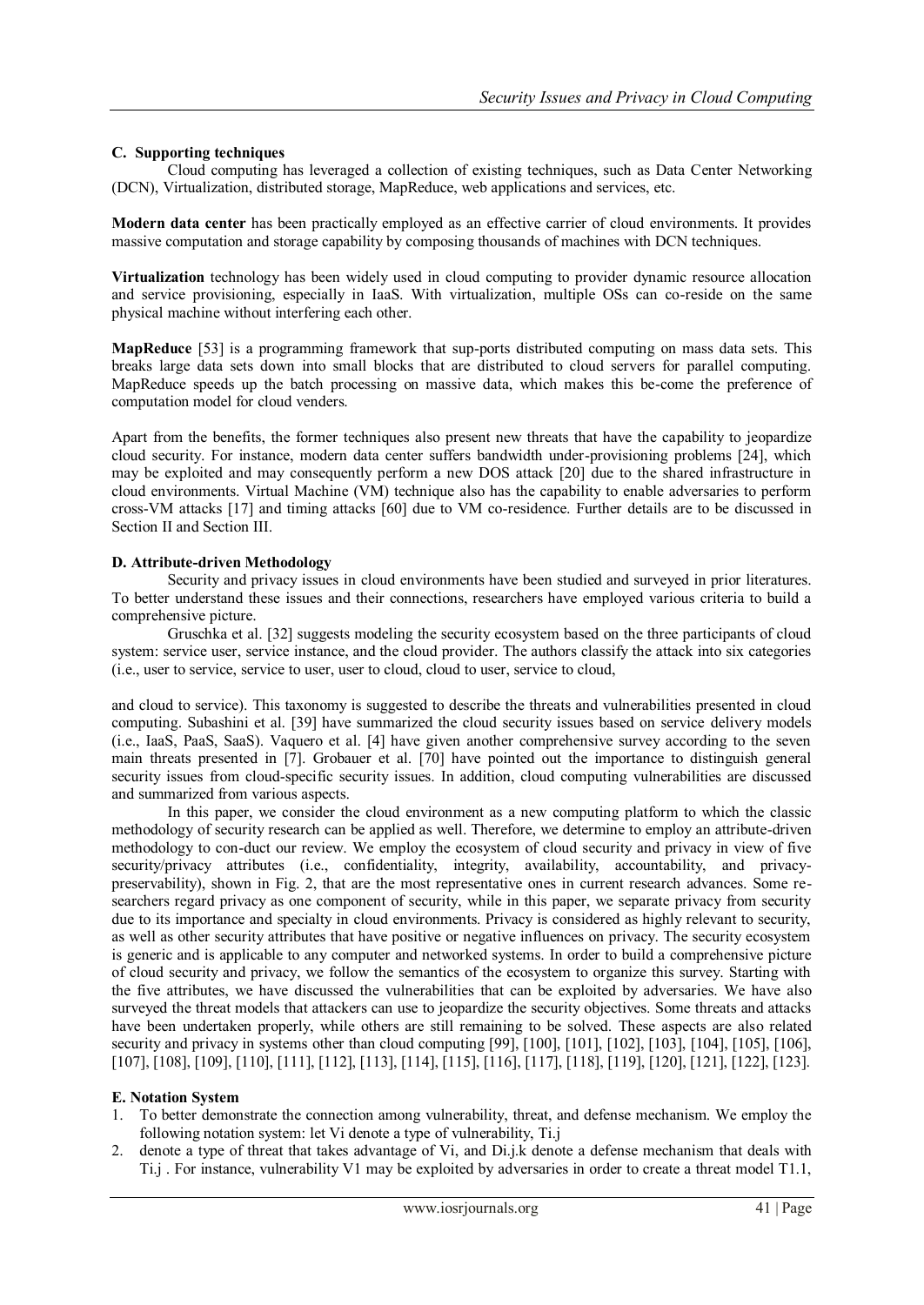which shall be patched by security solution D1.1.1.

## **F. Cloud Vulnerabilities**

1)  $V_1$  – VM co-residence: In cloud computing, co-residence (or co-tenancy) means that multiple independent customers share the same physical infrastructure. Concretely, virtual machines belonging to different customers may be placed in the same physical machine. VM co-residence has raised certain security issues, such as Cross-VM attack [17] and Malicious SysAdmin [60].



Fig. 2. Ecosystem of Cloud Security and Privacy

2)  $V_2$  – Loss of Physical Control: Cloud customers have their data and program outsourced to cloud servers. As a result, owners lose direct control on the data sets and programs. Loss of physical control means that customers are unable to resist certain attacks and accidents. For example, data or software may be altered, lost, or even deleted; in addition, it is difficult and impractical to ensure data/computation integrity and confidentiality with traditional methods.

 $3)$   $V_3$  – Bandwidth Under-provisioning: A traditional DOS/DDOS attack does exist in cloud computing, and relative solutions have been given in prior researches [21], [22]. Specific to cloud computing, there is a new type of DOS attack that takes advantage of the current under-provisioned cloud-computing infrastructure. According to Cisco's design guide [24], a data center is usually designed to be under-provisioned with a factor of 2.5:1 to 8:1, meaning that the actual network capacity is much less than the aggregate capacity of the hosts located in the same subnet.

4) V<sup>4</sup> – Cloud Pricing Model: Cloud computing adheres to the pay-as-you-go pricing model [10] that determines the cost of services in terms of metrics such as server hours, band-width, storage, etc. Since all cloud customers are financially responsible for the services they use, attackers always have incentives to harass the billing process by exploiting the pricing model. For example, Economic Denial of Sustainability (EDoS) attack [19] manipulates the utility pricing model and causes unmanageable costs for cloud customers.

The remainder of this paper is structured as follows: Sections II to VI discuss confidentiality, integrity, availability, accountability, and privacy in cloud computing, respectively; finally, the paper is concluded in Section VII.

# **II. Cloud Confidentiality**

When dealing with cloud environments, confidentiality im-plies that a customer's data and computation tasks are to be kept confidential from both the cloud provider and other customers. Confidentiality remains as one of the greatest concerns with regards to cloud computing. This is largely due to the fact that customers outsource their data and computation tasks on cloud servers, which are controlled and managed by potentially untrustworthy cloud providers.

## **A. Threats to Cloud Confidentiality**

1)  $T_{11}$  – Cross-VM attack via Side Channels: Ristenpart et al. [17] demonstrates the existence of Cross-VM attacks in an Amazon EC2 platform. A Cross-VM attack exploits the nature of multi-tenancy, which enables that VMs belonging to different customers may co-reside on the same physical machine. Aviram et al. [60]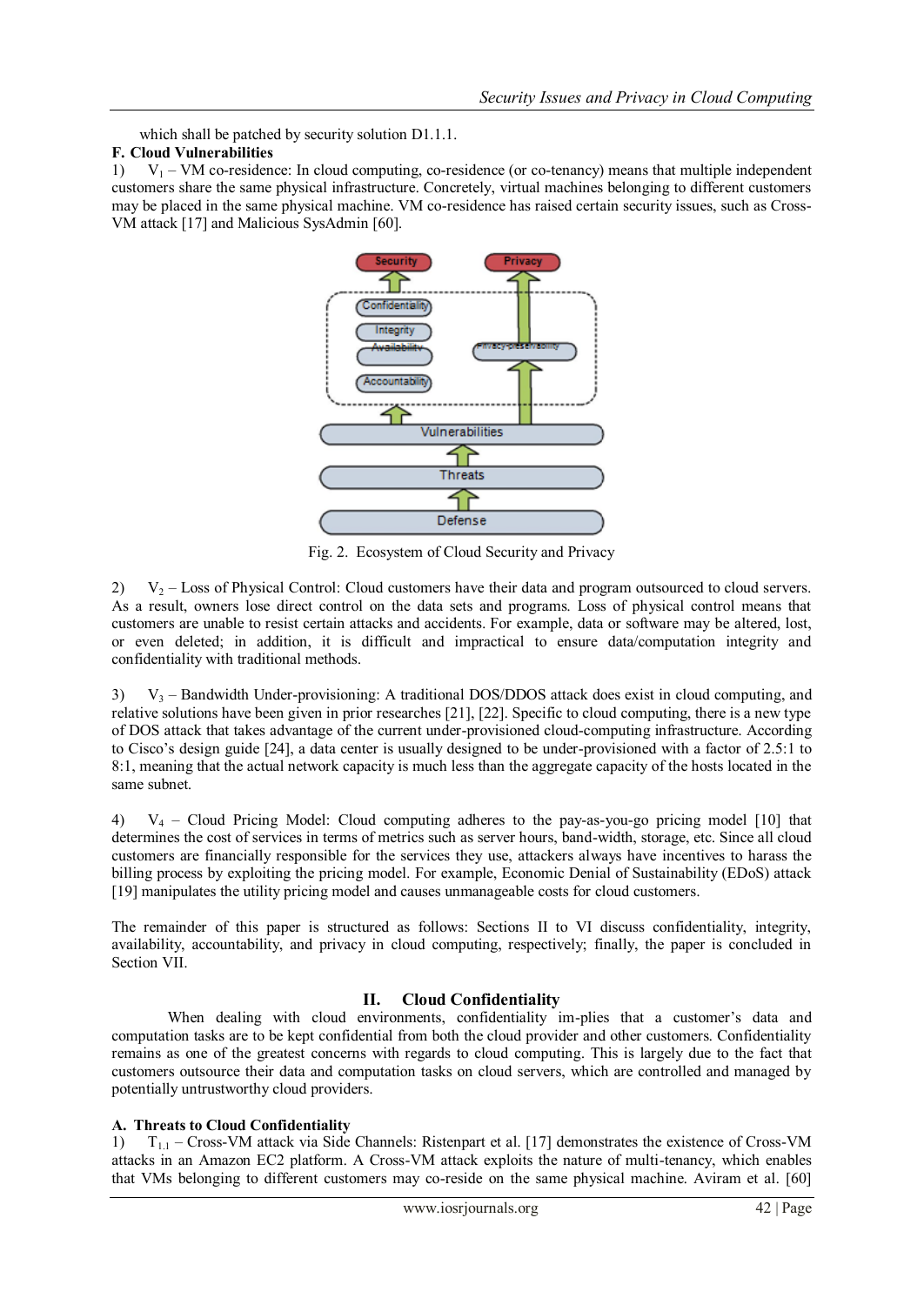regard timing side-channels as an insidious threat to cloud computing security due to the fact that a) the timing channels pervasively exist and are hard to control due to the nature of massive parallelism and shared infrastructure; b) malicious customers are able to steal information from other ones without leaving a trail or raising alarms. There are two main steps to practically initiate such an attack:

• **Step 1: placement**. An adversary needs to place a malicious VM on the physical server where the target client's VM is located. To achieve this, an adversary should first determine where the target VM instance is located; this can be done with network probing tools such as nmap, hping, wget, etc. An adversary should also be able to determine if there are two VM instances; 1) comparing Domain0's IP addresses to see if they match, and 2) measuring the small packet round-trip time can do this check. The correctness of co-resident checks can be verified by transmitting messages between instances via a covert channel. After all the prep work, a malicious VM instance must be created on the target physical machine by specifying a set of parameters (e.g., zone, host type); there are two basic strategies to launch such a VM: 1) brute-force strategy, which simply launches many instances and checks co-residence with the target; 2) an adversary can exploit the tendency that EC2 launches new instances on the same small set of physical machines. The second strategy takes advantage of EC2's VM assigning algorithm by starting a malicious VM after a victim VM is launched so that they will likely be assigned to the same physical server; this approach surely has better success rate of placement.

**Step 2: extraction.** After step 1, a malicious VM has co-resided with the victim VM. Since the malicious VM and the victim are sharing certain physical resources, such as data cache, network access, CPU branch predicators, CPU pipelines, etc., there are many ways an adversary can employ attacks: 1) measuring a cache usage that can estimate the current load of the server; 2) estimating a traffic rate that can obtain the visitor count or even the frequently requested pages; 3) a keystroke timing attack that can steal a victim's password by measuring time between keystrokes.

As follow-up work, various covert channels are investigated and in-depth analysis is provided. Attackers can easily exploit L2 cache, due to its high bandwidth. Xu et al. have particularly explored the L2 cache covert channel with quantitative assessment [71]. It has been demonstrated that even the channel bit rate is higher than the former work [17], the channel's ability to exfiltrate useful information is still limited, and it is only practical to leak small secrets such as private keys. Okamura et al. developed a new attack, which demonstrates that CPU load can also be used as a covert channel to encode information [72]. Memory disclosure attack [81], [82] is another type of cross-VM attack. In a virtualized environment, memory reduplication is a technique to reduce the utilization of physical memory by sharing the memory pages with same contents. A memory disclosure attack is capable of detecting the existence of an application or a file on a co-residing VM by measuring the write access time that differs between reduplicated pages and regular ones.

2)  $T_{1,2}$  – Malicious SysAdmin: The Cross-VM attack discusses how others may violate confidentiality cloud customers that co-residing with the victim, although it is not the only threat. Privileged sysadmin of the cloud provider can perform attacks by accessing the memory of a customer's VMs. For instance, Xenaccess [30] enables a sysadmin to directly access the VM memory at run time by running a user level process in Domain0.

# **B. Defense Strategies**

Approaches to address cross-VM attack fall into six categories: a) placement prevention intends to reduce the success rate of placement; b) physical isolation enforcement [80]; c) new cache designs [75], [76], [77], [78]; d) fuzzy time intends to weaken malicious VM's ability to receive the signal by eliminating finegrained timers [73]; e) forced VM determinism [60] ensures no timing or other non-deterministic information leaking to adversaries; f) cryptographic implementation of timing-resistant cache [79]. Since c), d), e), and f) are not cloud-specific defense strategies, we do not include details in this section.

1)  $D_{1,1,1}$  – Placement Prevention: In order to reduce the risk caused by shared infrastructure, a few suggestions to defend the attack in each step are given in [17]. For instance, cloud providers may obfuscate coresidence by having Dom0 not respond in trace route, and/or by randomly assigning internal IP addresses to launched VMs. To reduce the success rate of placement, cloud providers might let the users decide where to put their VMs; however, this method does not prevent a brute-force strategy.

[80]  $D_{1,1,2}$  – Co-residency Detection: The ultimate solution of cross-VM attack is to eliminate co-residency. Cloud customers (especially enterprises) may require physical isolation, which can even be written into the Service Level Agreements (SLAs). However, cloud vendor may be reluctant to abandon virtualization that is beneficial to cost saving and resource utilization. One of the left options is to share the infrastructure only with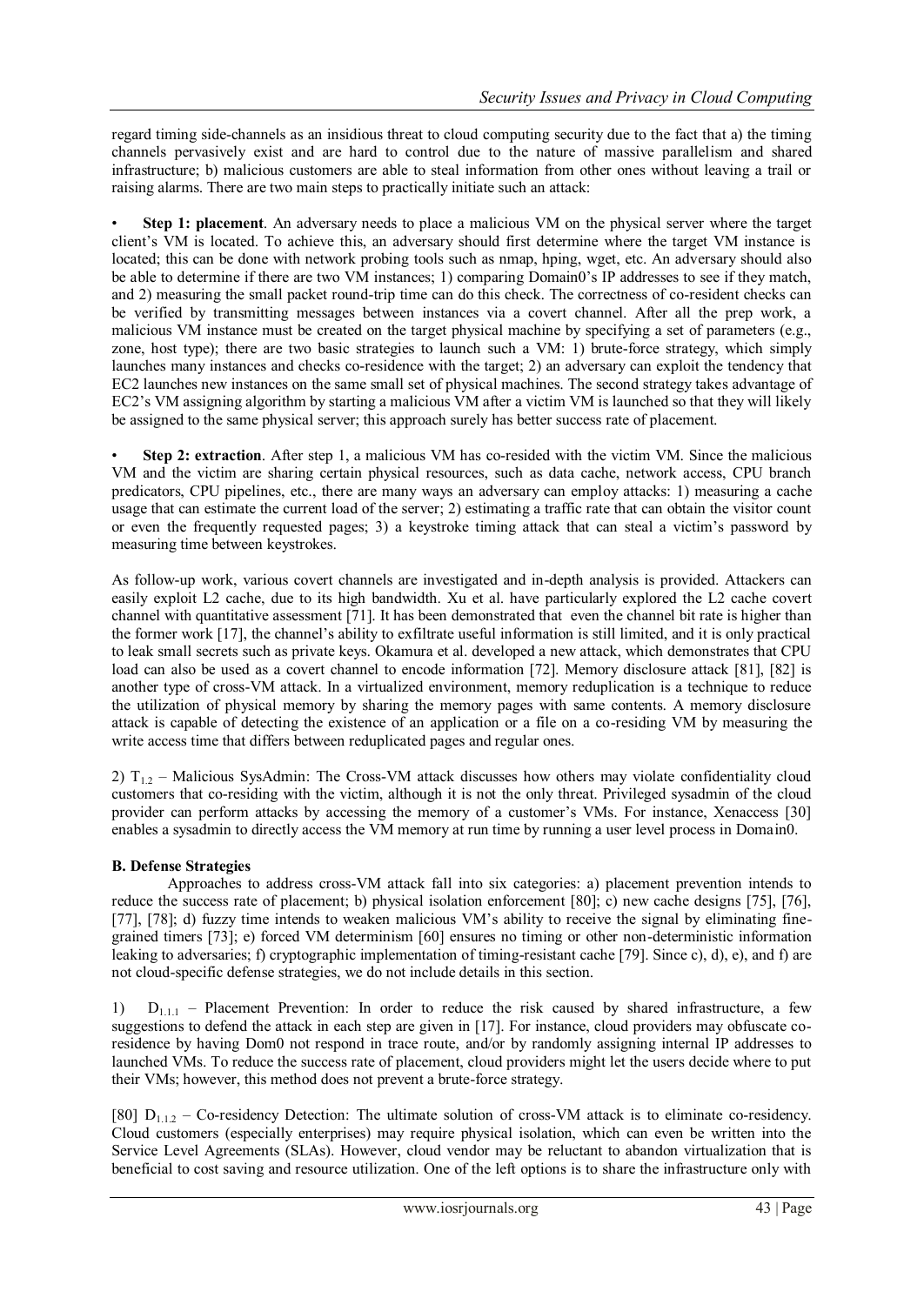"friendly" VMs, which are owned by the same customer or other trustworthy customers. To ensure physical isolation, a customer should be enabled to verify its VMs' exclusive use of a physical machine. Home Alone is a system that detects co-residency by employing a side-channel (in the L2 memory cache) as a detection tool. The idea is to silence the activity of "friendly" VMs in a selected portion of L2 cache for a certain amount of time, and then measure the cache usage to check if there is any unexpected activity, which indicates that the physical machine is co-resided by another customer.

3)  $D_{1,1,3}$  – No Hype: No Hype ([83], [84]) attempts to minimize the degree of shared infrastructure by removing the hypervisor while still retaining the key features of virtualization. The No Hype architecture provides a few features: i) the "one core per VM" feature prevents interference between VMs, eliminates side channels such as L1 cache, and retains multi-tenancy, since each chip has multiple cores; ii) memory partition restricts each VM's memory access on a assigned range; iii) dedicated virtual I/O devices enables each VM to be granted direct access to a dedicated virtual I/O device. No-Hype has significantly reduced the hypervisor attack surface, and increased the level of VM isolation. However, No Hype requires to change hardware, making it less practical when consider applying it to current cloud infrastructures.

4)  $D_{1,2,1}$  – Trusted Cloud Computing Platform: Santos et al. [29] present a trusted cloud-computing platform (TCCP), which offers a closed box execution environment for IaaS services. TCCP guarantees confidential execution of guest virtual machines. It also enables customers to attest to the IaaS provider and to determine if the service is secure before their VMs are launched into the cloud.

The design goals of TCCP are: 1) to confine the VM execution inside the secure perimeter; 2) that a sysadmin with root privileges is unable to access the memory of a VM hosted in a physical node. TCCP leverages existing techniques to build trusted cloud computing platforms. This focuses on solving confidentiality problems for clients' data and for computation outsourced to the cloud. With TCCP, the sysadmin is unable to inspect or tamper with the content of running VMs.

5) Other opinions: retaining data control back to customer:

Considering the customer's fear of losing the data control in cloud environments, Descher et al. [40] propose to retain data control for the cloud customers by simply storing encrypted VMs on the cloud servers. Encrypted VM images guarantee rigorous access control since only the authorized users known as key-holders are permitted access. Due to the encryption, the data cannot be mounted and modified within the cloud without an access key, assuring the confidentiality and integrity. This approach offers security guarantees before a VM is launched; however, there are ways to attack the VM during running time [30] and to jeopardize the data and computation.

# **C. Summary and Open issues**

Regarding confidentiality, cross-VM attack and malicious SysAdmin mainly threaten a cloud system; both threats take advantage of the vulnerability of virtualization and co-residence. Other tenants perform cross-VM attack, whereas the malicious SysAdmin is inside attack from cloud vender. Defending these threats is not a trivial task due to the following facts: 1) various side channels and other shared components can be exploited, and defending each of them is not an easy job; 2) There are a few open issues to be explored:

• Co-residency detection is considered as a promising technique since customers should be able to check whether the physical isolation is well enforced. Home Alone [80] has the ability to achieve accuracy of detection on L2 cache side channels. However, besides L2 cache, other side channels may be exploited as well. Therefore, in order to provide thorough detection of co-residence, a suite of detection methods targeting on various side channels should be developed.

• NoHype has opened another window to deal with cross-VM threat. However, current commodity hardware imposes limitations to implement NoHype. Additionally, live VM migration is not well supported by this new architecture. Therefore, before making a real step for-ward, researchers need to address the hardware changes to accommodate NoHype and to maintain more features for VM management.

# **III. CLOUD INTEGRITY**

Similar to confidentiality, the notion of integrity in cloud computing concerns both data integrity and computation integrity. Data integrity implies that data should be honestly stored on cloud servers, and any violations (e.g., data is lost, altered, or compromised) are to be detected. Computation integrity implies the notion that programs are executed without being distorted by malware, cloud providers, or other malicious users, and that any incorrect computing will be detected.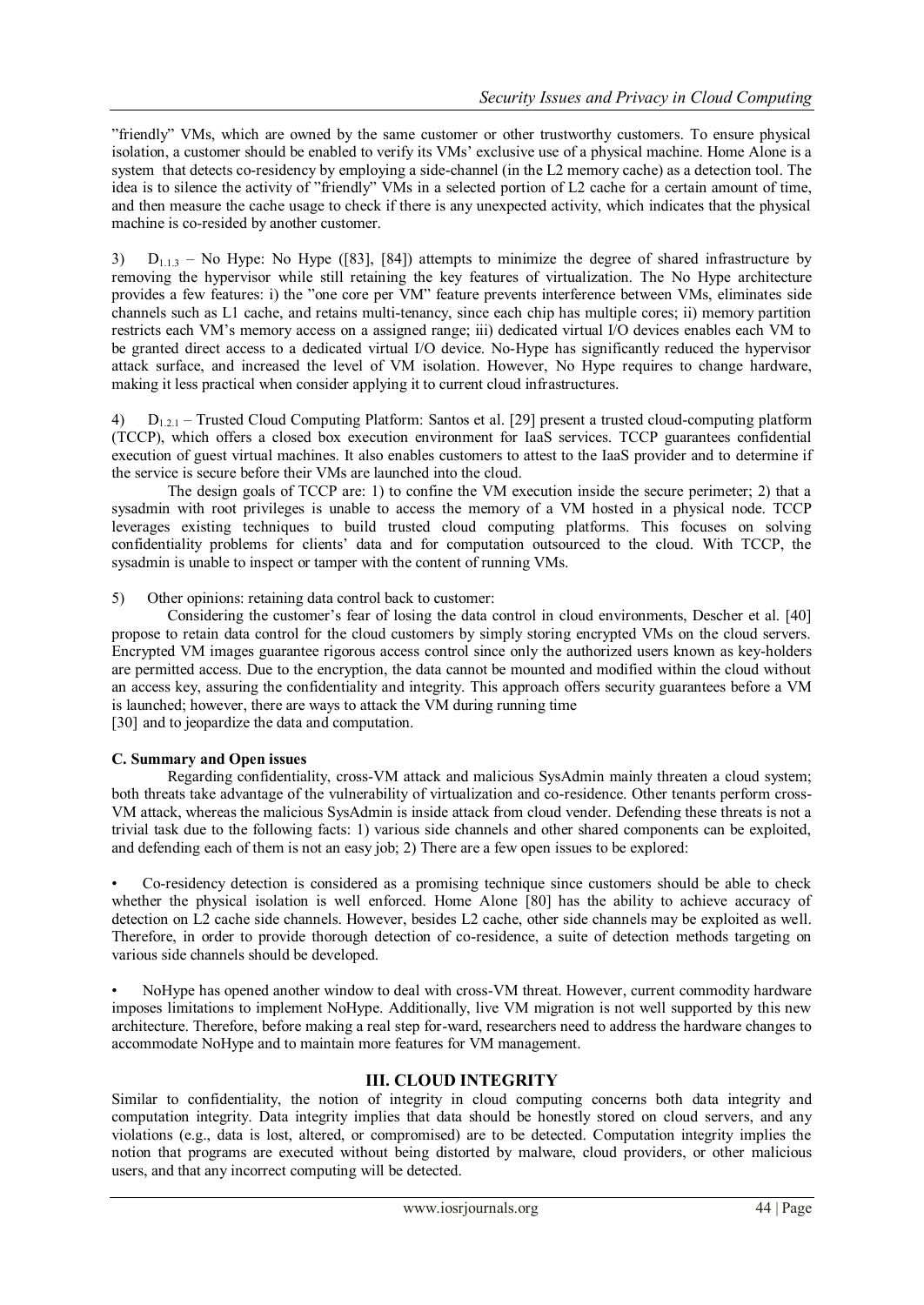# **A. Threats to Cloud Integrity**

1)  $T_{2,1}$  – data loss/manipulation: In cloud storage, applications deliver storage as a service. Servers keep large amounts of data that have the capability of being accessed on rare occasions. The cloud servers are distrusted in terms of both security and reliability [14], which means that data may be lost or modified maliciously or accidentally. Administration errors may cause data loss (e.g., backup and restore, data migration, and changing memberships in P2P systems [11]). Additionally, adversaries may initiate attacks by taking advantage of data owners' loss of control over their own data.

 $2)$  T<sub>22</sub> – dishonest computation in remote servers: With outsourced computation, it is difficult to judge whether the computation is executed with high integrity. Since the computation details are not transparent enough to cloud customers, cloud servers may behave unfaithfully and return incorrect computing results; they may not follow the semi-honest model. For example, for computations that require large amount of computing resources, there are incentives for the cloud to be "lazy" [85]. On the other hand, even the semi-honest model is followed, problems may arise when a cloud server uses outdated, vulnerable code, has misconfigured policies or service, or has been previously attacked with a rootkit, triggered by malicious code or data [86].

## **B. Defense Strategies**

To tackle the challenges of integrity checking presenting in cloud storage. The main challenge of integrity checking is that tremendous amounts of data are remotely stored on untrustworthy cloud servers; as a result, methods that require hashing for the entire file become prohibitive. In addition, it is not feasible to download the file from the server and perform an integrity check due to the fact that it is computationally expensive as well as bandwidth consuming. Each of the former notions is not acceptable in cloud environments.

Provable Data Possession, referred to as (PDP) [11], [12], [14], [15], becomes employed through the process of checking the data integrity with cloud storage in order to answer the question, "Is it possible for customers to be sure that the outsourced data is honestly stored in cloud?"

## **a) A Naive Method**

For comparison purposes, a naive method is given in [12]. This idea consists of the client computing a hash value for file F with a key k (i.e.,  $h(k, F)$ ) and subsequently sending F to the server. Once the client finds a necessity to check the file, it releases k and sends k to the server, which is subsequently asked to re-compute the hash value, based on the F and k; after this, the server replies to the client with the hash result for comparison. The client can initiate multiple checks by keeping different keys and hash values. This approach provides strong proof that the server still retains F . However, the negative aspect is the high overhead that is produced. This overhead exists because each time of verification requires the server to run a hashing process over the entire file. The notion at this moment is computationally costly, even for lightweight hashing operations.

## **b) Original Provable Data Possession (PDP)**

The original PDP model [11] requires that the data is pre-processed in the setup phase in order to leave some meta-data on the client side for verification purposes subsequently, for that data to be sent to the cloud server. Once the client feels a necessity to check the data integrity at a later time, he/she sends a challenge to the cloud server, which will respond with a message based on the data content. After combining the reply and the local meta-data, the client is able to prove whether the integrity of the data is violated. The probabilistic guarantee of PDP shows that PDP can achieve a high probability for detecting server misbehavior with low computational and storage overhead.

PDP is only applicable to static files (i.e., append-only files), meaning that the data may not be changed once uploaded to the server. This limitation reduces its applicability to cloud computing due to the fact that it is featured with dynamic data management.

# **c) Proof of Irretrievability (POR)**

Proof of Irretrievability (PoR) [12] employs an auditing protocol when solving a similar problem to PDP. The problem is that each of the two enables clients to check the integrity of outsourced data without having to retrieve it. PoR is designed to be lightweight. In other words, it attempts to minimize the storage in client and server side, the communication complexity of an audit, and the number of data-blocks accessed during an audit [12].

The POR protocol is depicted in Fig. 3. The user stores only a key, which is used to encode the file F in order to get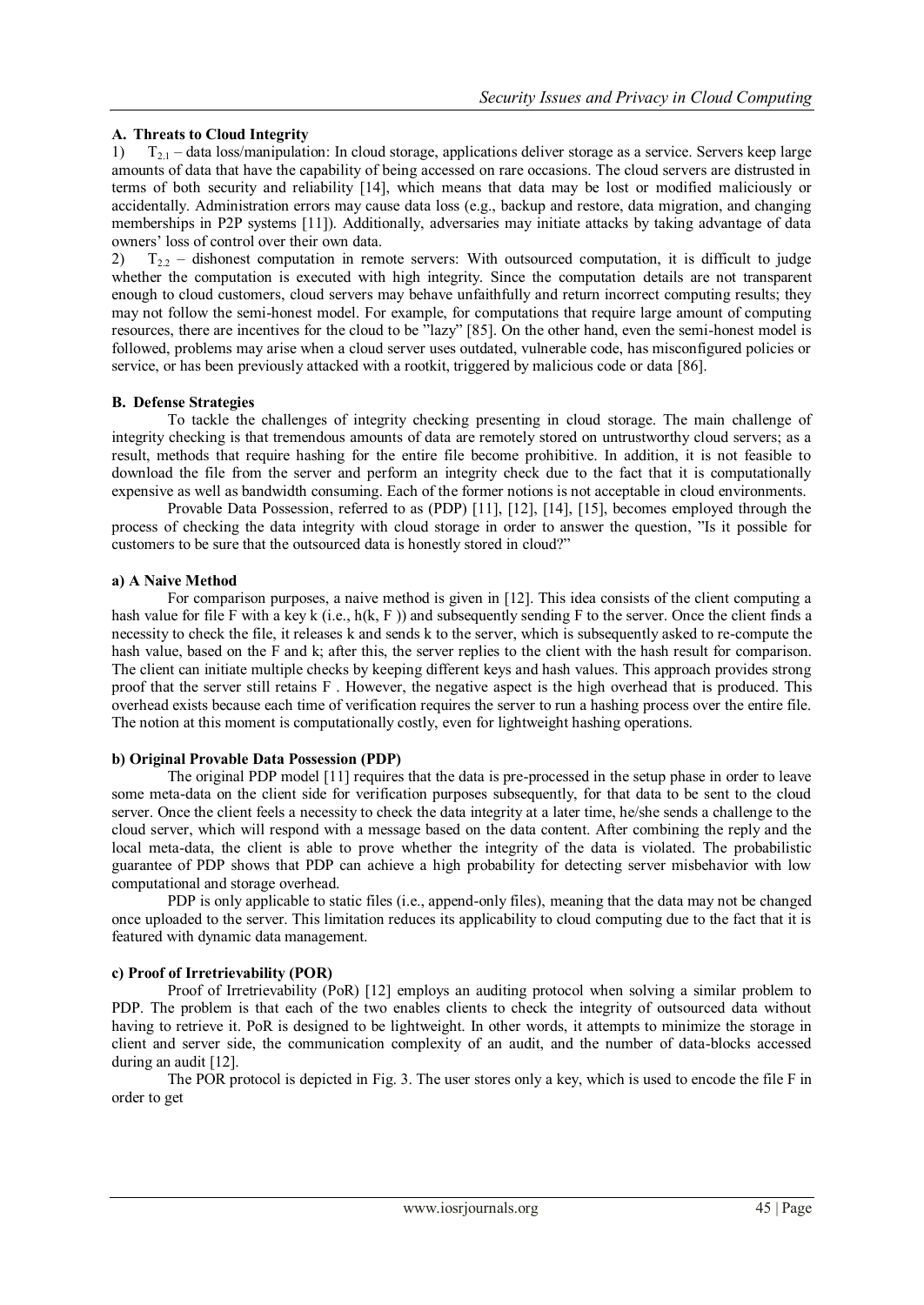

Fig. 3. Schematic of POR System

the encrypted file F'. The task is that a set of sentinel values are embedded into F', and the server only stores F' without knowing where the sentinels may be since the sentinels are indistinguishable from regular data blocks. In the challenge and response protocol, the server is asked to return a certain subset of sentinels in F'. If the server has tampered with or deleted F', there is high probability that certain sentinels are also corrupted or lost; this causes the server to be unable to generate a complete proof for the original file. Therefore, a client has evidence to prove that the server has corrupted the file. Due to the fact that the number of sentinels is limited, POR adopts error-correcting codes to recover the file with only a small fraction being corrupted.

Similar to PDP, PoR can only be applied to static files. A subtle change to the file will ruin the protocol and completely confuse the clients.

#### **d) Scalable PDP**

Scalable PDP [14] is an improved version of the original PDP. The difference in the two are described as the following: 1) scalable PDP adopts symmetric key encryption instead of public-key to reduce computation overhead, but scalable PDP does not support public verification due to symmetric encryption; 2) scalable PDP has added dynamic operations on remote data. One limitation of scalable PDP is that all challenges and answers are pre-computed, and the number of updates is limited and fixed as a priori.

#### **e) Dynamic PDP**

The goal of Dynamic PDP (DPDP) [15] is to support full dynamic operations (e.g., append, insert, modify, and delete). The purpose of dynamic operations is to enable authenticated insert and delete functions with rank-based authenticated di-rectories that are built on a skip list. The experiment result shows that, although the support of dynamic updates costs certain computational complexity, DPDP is practically efficient. For instance, to generate proof for a 1GB file, DPDP only produces 415 KB proof data and 30 ms computational overhead.

| <b>Keywords</b> | <b>Protocol Sketch</b> | Pros                                   | Cons                                       | <b>Primitives</b>                       |
|-----------------|------------------------|----------------------------------------|--------------------------------------------|-----------------------------------------|
|                 |                        |                                        |                                            |                                         |
|                 |                        |                                        | Only<br>supports                           | integrity Homomorphic<br>hashing:<br>to |
| PDP [11]        | 1. Client: KeyGen      | Supports both encrypted data           | check-                                     | com-                                    |
|                 |                        |                                        |                                            | pose multiple block inputs into         |
|                 | Client: TagBlock       | and plain data.                        | ing for static data ( <i>i.e.</i> , append |                                         |
|                 |                        |                                        |                                            | single value to reduce the size         |
|                 | Server: GenProof       | Efficient: only a small portion only). |                                            | bf                                      |
|                 |                        |                                        | Probabilistic guarantees may               |                                         |
|                 | Client: CheckProof     | of file needs to be accessed to        | re-                                        | proof.                                  |
|                 |                        | generate proof on the server.          | sult in false positive.                    |                                         |
|                 |                        | Offers public verifiability.           |                                            |                                         |
|                 |                        |                                        | data<br>Static                             | code:<br>Error-correcting<br>to         |
| POR [12]        | 1. Client: KeyGen      | Ability to recover file with only.     |                                            | recover                                 |
|                 |                        |                                        | File needs to be encrypted                 |                                         |
|                 | Client: Encode         | error-correcting code.                 | be-                                        | a partially corrupted file.             |
|                 | Server: Extract        | - Efficient.                           | fore uploading to server.                  |                                         |

TABLE I APPROACHES OF DATA INTEGRITY CHECKING IN CLOUD STORAGE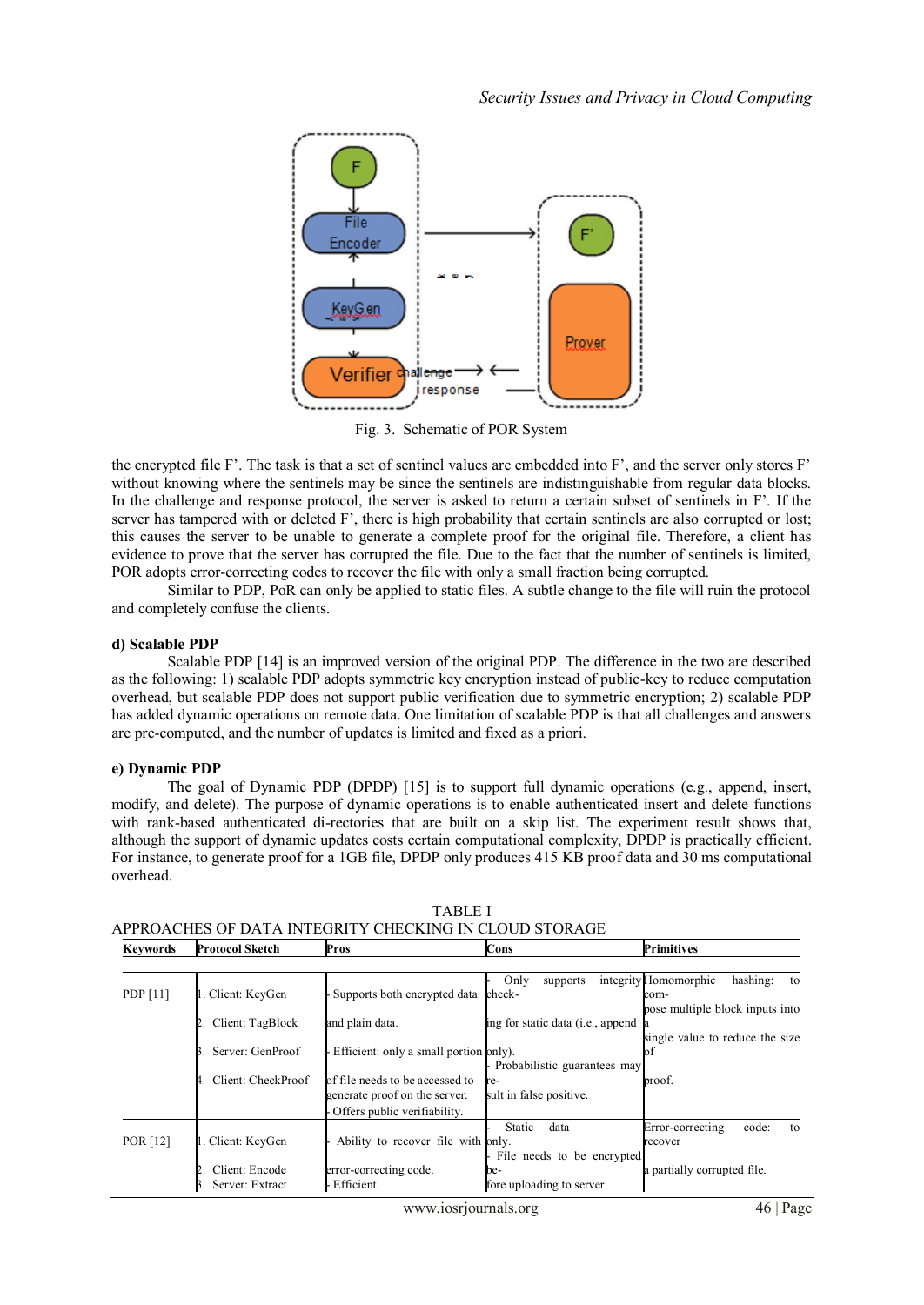|          | 4. Client: Challenge<br>Server: Respond<br>Client: Verify |                                                            | Needs additional space to<br>hide<br>sentinels in. |                                        |
|----------|-----------------------------------------------------------|------------------------------------------------------------|----------------------------------------------------|----------------------------------------|
| Scalable | 1. Client: KeyGen                                         | bulk<br>N <sub>o</sub><br>encryption<br>$is-$<br>required. | offer<br>Does<br>public<br>not<br>verifiabil-      | Symmetric-key cryptography.<br>Message |
| PDP [14] | 2. Client: TokenGen                                       | Allow outsourcing dynamic ity.                             | All challenges and answers                         | Authentication<br>Code                 |
|          | 3. Server: Update                                         | data in some degree.                                       | are                                                | (MAC).                                 |
|          | 4. Client: Challenge                                      | Rely on symmetric-key which pre-computed.                  |                                                    |                                        |
|          |                                                           | is more efficient than public-                             |                                                    |                                        |
|          | 5. Server: Proof                                          | kev                                                        | Number of updates is limited                       |                                        |
|          | 6. Client: Verify                                         | encryption.                                                | and fixed as a priori.                             |                                        |
|          |                                                           | Support fully dynamic data                                 |                                                    | Rank-based<br>authenticated            |
| Dynamic  | 1. Client: KeyGen.                                        | op-                                                        | Fully dynamic support causes direc-                |                                        |
|          |                                                           | eration<br>(i.e.,                                          | insert, relatively<br>computational                |                                        |
| PDP [15] | 2. Client: PrepUpdate<br>Server:                          | modification,                                              | higher<br>$\overline{\phantom{a}}$                 | tory.                                  |
|          | 3. PerfromUpdate                                          | delete, and append).<br>All challenges and answers         | communication, and storage                         | RSA-tree.                              |
|          | 4. Client: VerifyUpdate                                   | are                                                        | overhead.                                          | Authenticated skip list.               |
|          | Client: Challenge                                         | dynamically generated.                                     |                                                    |                                        |
|          | Server: Proof                                             |                                                            |                                                    |                                        |
|          | 7. Client: Verify                                         |                                                            |                                                    |                                        |
|          |                                                           | Ability to check integrity in                              | Static<br>data                                     | Pseudorandom                           |
| HAL[16]  | 1. Client: KeyGen                                         | dis-                                                       | only.                                              | functions.                             |
|          |                                                           |                                                            |                                                    | Message                                |
|          | Client: Encode                                            | tributed storage via data redun-                           |                                                    | authentication<br>codes                |
|          | 3. Server: Decode                                         | dancy.                                                     |                                                    | MAC <sub>s</sub> ).                    |
|          |                                                           | Proof is compact in size and                               |                                                    | Universal<br>hash                      |
|          | 4. Client: Challenge                                      | IS                                                         |                                                    | functions.                             |
|          | Server: Respond<br>Б.                                     | independent of data size.                                  |                                                    |                                        |
|          | Client: Verify                                            |                                                            |                                                    |                                        |
|          | Svr / cli: Redistribute                                   |                                                            |                                                    |                                        |

# *Security Issues and Privacy in Cloud Computing*

Perform Update is run by a server to perform the actual file update, and subsequently returns an update proof to the client who, in turn, verifies the server behavior during the update.

# f) **HAIL:** A High-Availability and Integrity Layer for cloud storage

HAIL [16] differs from the prior work with regards to the fact that it considers a distributed setting in which a client must spread a file across multiple servers with redundancy and only store a small constant state in local machine. The main threats that HAIL combats are mobile adversaries, which may possibly corrupt file F by undermining multiple servers.

## **g) Summary of PDP**

PDP is a class of problems that provides efficient and practical approaches in order to determine whether the outsourced data is honestly stored. We have summarized and compared several newly emerging approaches in Table I. The evolution of PDP shows the improvements from static data to dynamic data as well as from single-server setting to distributed-servers setting.

2)  $D_{2,12}$  – Third Party Auditor: Instead of letting customers verify data integrity, it is also possible to offload task of integrity checking to a third party which can be trusted by both cloud provider and customers. Wang et al. [45] propose to adopt a third party auditor (TPA) to check the integrity of outsourced data in cloud environments. TPA ensures the following: 1) cloud data can be efficiently audited without a local data copy, and cloud clients suffer no on-line overhead for auditing; 2) no new vulnerabilities will be introduced to jeopardize data privacy. The key technique is a public-based homomorphic authenticator, which has been utilized in existing literatures [46]. When combining a homomorphic authenticator with random masking, TPA becomes unable to access the data content while it is performing auditing.

3) Combating dishonest computing: The outsourcing feature of cloud computing motivates researchers to revisit a classic problem that addresses integrity of external computations. How many a machine outsource a computation to another machine and then, without running the computation locally, verify the correctness of the result output by the other machine [87]? Conventional strategies to check external computation integrity fall into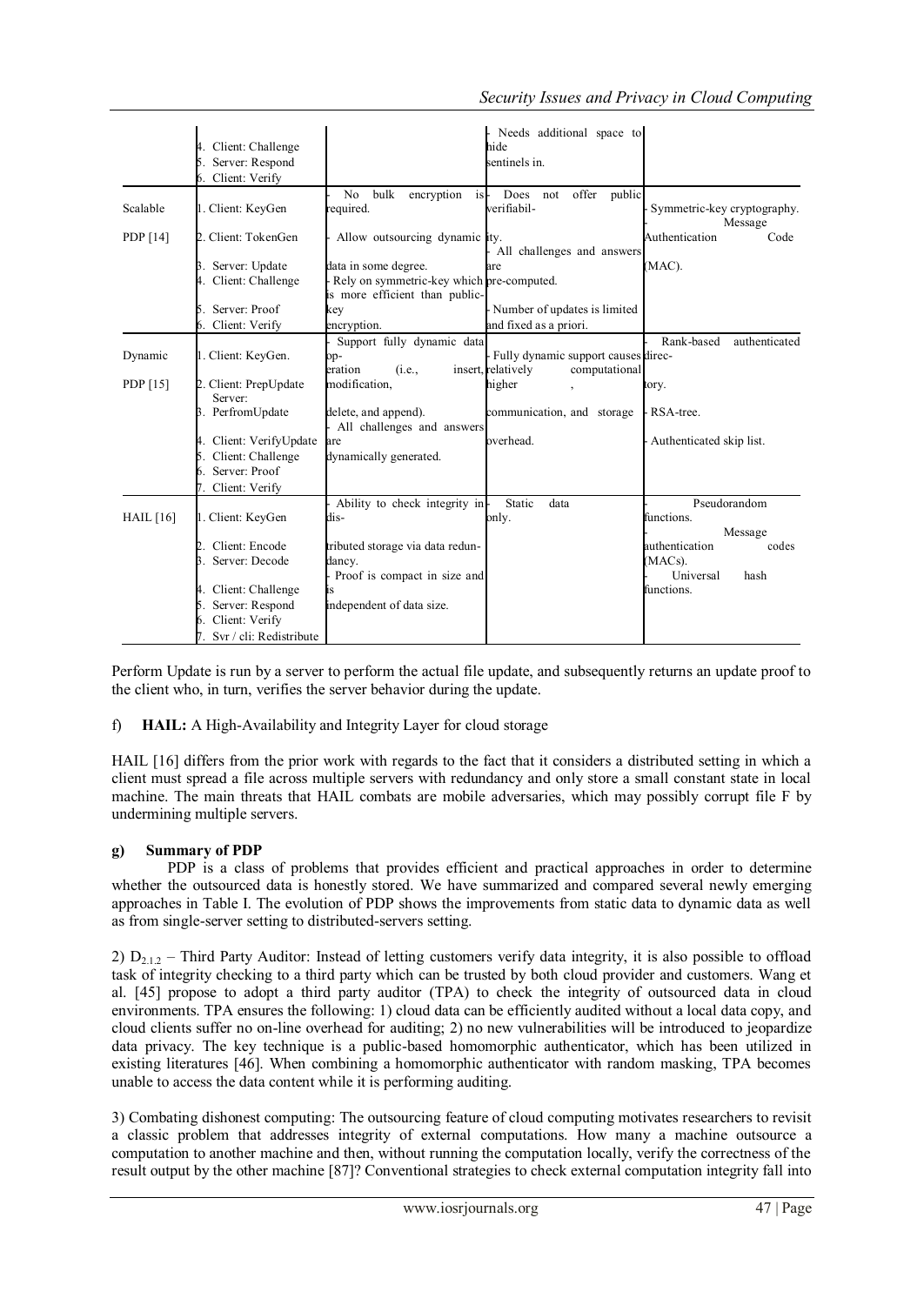four categories:

 $D_{2,2,1}$ : **Re-computation** requires the local machine to re-do the computation, and then compare the results. Re-computation guarantees 100% accuracy of mistake detection, and does not require trusting the cloud vendor. However, the cost is usually unbearable due to the fact that each of the verifications require at least the equal time as the original computation. To this end, customers could possibly have no incentive to verify computation integrity in this manner. A variation of re-computation is sampling [66], which offers probabilistic guarantees of mistake detection, depending on the degree of sampling. Sampling trades accuracy for efficiency.

• D2.2.2: **Replication** assigns one computation task to multiple machines, and then compares the results. Majority voting may be employed to determine correctness. Replication assumes semi-trust to cloud vender because both computation and verification are conducted remotely.

Intelligent adversaries that control certain amounts of machines may bypass replication checking by returning the same incorrect results.

• D2.2.3: **Auditing** [51], [89] usually works together with logging. During the execution of a computation, a logging component records all critical events into a log file, which is subsequently sent to one or multiple auditors for review. Auditing is a typical approach to do forensics investigation. One drawback of auditing is that if the attacker understands the computation better than the auditor, it is possible for the attacker to manipulate data bits without being detected.

• D2.2.4: **Trusted Computing** [29], [58] enforces the computer to behave consistently in expected ways with hardware and software support. The key technique of integrity checking is known as remote attestation, which works by having the hardware generate a certificate stating that what software is running. The certificate can then be sent to the verifier to show that the software is unaltered. One assumption of trusted computing is that some component like the hardware and the hypervisor is not physically altered.

Some verification methods ([85], [90], [91], [92]) are do-main or application specific. For example, Wang et al. have designed a practical mechanism for linear programming (LP) outsourcing [85]; by exploring the duality theorem of LP computation and deriving the conditions that correct result must satisfy, the verification mechanism only incurs close-to-zero additional cost on both cloud servers and customers. Freivalds' method [89] verifies a m  $*$  m matrix multiplication in  $O(m^2)$  with a randomized algorithm. Blanton et al. [92] provide an approach of outsourcing large-scale biometric computation with reasonable overhead.

The above approaches either rely on various assumptions that have restrictions, or incur high computation cost. The ultimate goal, however, is to provide both practical and unconditional integrity verification for remote computation. Towards this goal, Setty et al. [95] suggest to seek help from some early research results such as interactive proof [93], and probabilistically checkable proofs (PCPs) [94], which attempt to design an ideal method that enables a customer to check an answer's correctness in constant time, with a suitably encoded proof and under a negligible chance of false positive [94]. To date, PCP-based verification method is not practical for general purpose yet, according to Setty's research. Although its application on a particular problem (i.e., matrix multiplication) seems to be encouraging, the author has also pointed out some serious issues such as expensive setup time.

## **C. Summary and Open issues**

Cloud Integrity becomes vulnerable because the customers do not physically control their data and software. For data integrity, there are two challenges: i) huge data volume makes conventional hashing scheme not viable; ii) integrity checking can only be practical when there are additional requirements, which increase the difficulty; for instance, dynamic operation support on remote data is non-trivial with integrity guarantees, and in distributed setting, both integrity and consistency are taken into consideration. On the other hand, computation integrity is far tougher. The main challenge is the lack of knowledge of the computation internals; if the verification method applies to generic computations. A well-designed integrity checking method satisfies the following conditions: i) for practical concerns, the workload of local computation of verification should be less than the original computation. Otherwise it is not efficient to do outsourcing; ii) the proof can be verified by any party to ensure non-repudiation; iii) no or few assumption is imposed.

There is great research potential in this area:

• Combing integrity checking with other realistic requirements is a promising research trend. State-of-the-art researches have studied to support dynamic operation on cloud data; also, single machine setting is extended to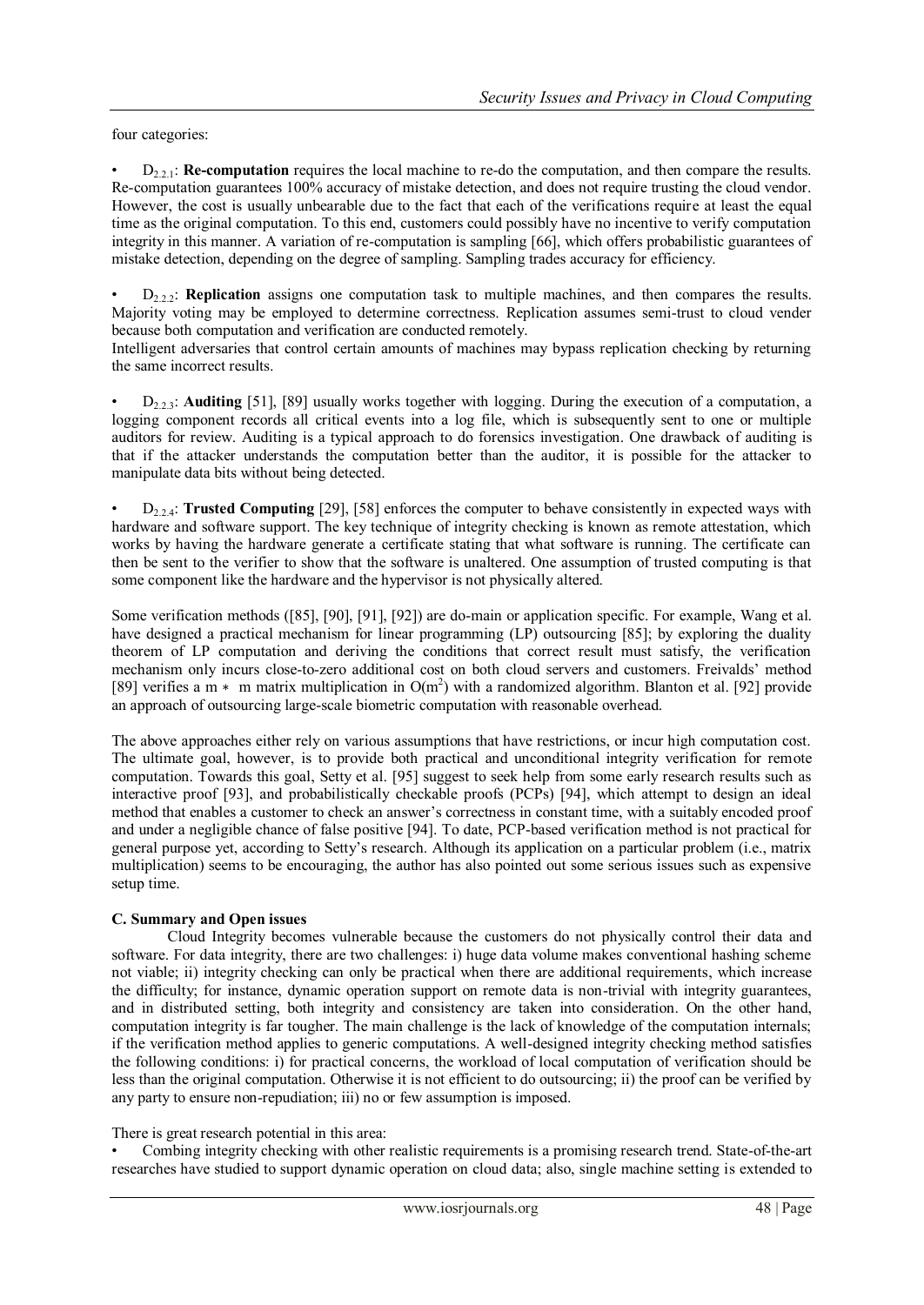the distributed setting. However, no prior works investigate integrity checking along with both dynamic operation and distributed setting. Moreover, other traditional features on distributed system such as faulttolerance can be considered as well.

• A significant advance will be made if a practical and unconditional verification method is developed for computation integrity. It is an important attempt [95] to reduce computation complexity when applying probabilistically checkable proofs to matrix multiplication as a case study. However, even in one case study, a few serious problems arise. The improvement space is still large.

• On the other hand, domain-specific method can achieve satisfying effects because these methods usually take advantage of the inner features of computation. Some scientific computations such as Linear Programming and matrix operation have their outsourcing versions. How-ever, other types such as non-linear optimization are remaining to be outsourced to cloud with strong integrity assurance.

## **IV. Cloud Availability**

Availability is crucial since the core function of cloud computing is to provide on-demand service of different levels. If a certain service is no longer available or the quality of service cannot meet the Service Level Agreement (SLA), customers may lose faith in the cloud system. In this section, we have studied two kinds of threats that impair cloud availability.

#### **A. Threats to Cloud Availability**

1) T3.1 – Flooding Attack via Bandwidth Starvation: In a flooding attack, which can cause Deny of Service (DoS), a huge amount of nonsensical requests are sent to a particular service to hinder it from working properly. In cloud computing, there are two basic types [34] of flooding attacks:

**Direct DOS** – the attacking target is determined, and the availability of the targeting cloud service will be fully lost.

• **Indirect DOS** – the meaning is twofold: 1) all services hosted in the same physical machine with the target victim will be affected; 2) the attack is initiated without a specific target.



Fig. 4. Traditional Data Center Network Architecture

The authors in [34] also point out that one of the con-sequences of a flooding attack is that if a certain cloud service is unavailable or the quality of service is degraded, the subscribers of all affected services may need to continue paying the bill. However, we argue that since cloud providers must have previously signed a Service Level Agreement (SLA) with their clients, a responsible party must be determined once the service level is degraded to some threshold since clients will be aware of that degradation. We will elaborate upon this problem (i.e., cloud accountability) in the next section.

The nature of under-provisioning and public openness in a cloud system brings new vulnerability that can be exploited to carry out a new DOS attack to jeopardize the cloud service provision by saturating the limited network bandwidth. As shown in Fig. 4, links A, B, C are uplinks of router R5, R1, and R2, respectively. Suppose that link B is the active link and link C is the fail-over link (i.e., a link will be activated when the active link is down). Due to under-provisioning, the aggregate capacity of H1, H2, H3, and H4 (which form the subnet 1) is a few times larger than any capacity for links A, B, or C. In order to saturate link B, attackers (which may be a few hosts controlled by the adversary) in subnet 1 only need to generate enough traffic to target the hosts in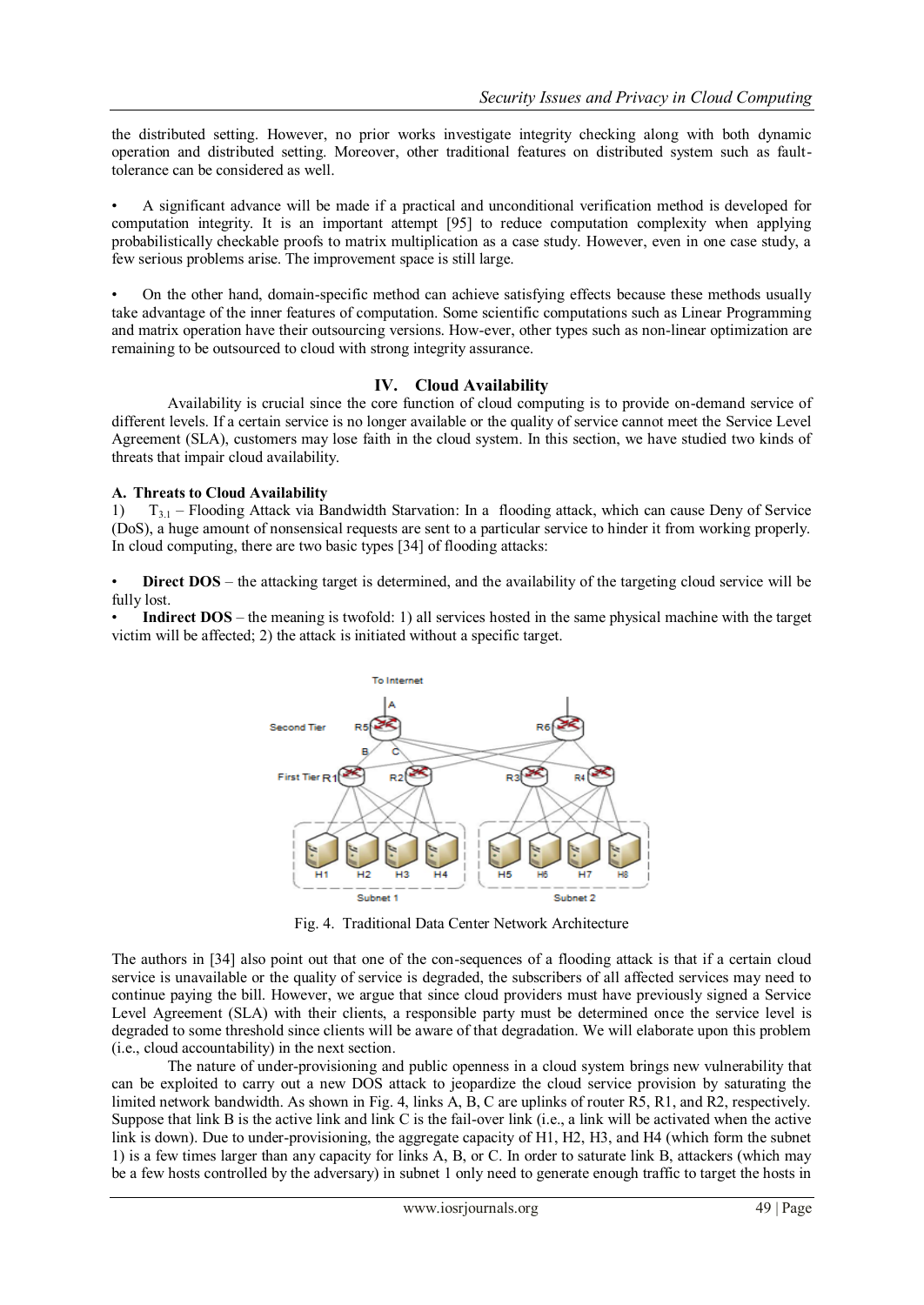another subnet (e.g., subnet 2). Once link B is saturated by the non-sense traffic, hosts in subnet1 are unable to deliver services to cloud users.

To initiate such a DOS attack (bandwidth starvation) effectively, there are a few steps:

1) **Topology identification** – Since only hosts in different subnets are connected by bottleneck links, an adversary needs to first identify the network topology. By exploiting the multiplexing nature of a router, the number of routers between two hosts can be determined; this helps selected hosts picture the topology.

2) **Gaining access to enough hosts** – The number of hosts to perform the attack is determined by the uplink's capacity, which can be estimated by some tools such as Pathload [26], Nettimer [27], or Bprobe [25].

3) **Carrying out the attack** – The author suggests employing UDP traffic because it will starve other TCP sessions.

2)  $T_{41}$  – Fraudulent Resource Consumption (FRC) attack:

A representative Economic Denial of Sustainability (EDoS) attack is FRC [96], [97], which is a subtle attack that may be carried out over a long period (usually lasts for weeks) in order to take effect. In cloud computing, the goal of a FRC attack is to deprive the victim (i.e., regular cloud customers) of their long-term economic availability of hosting web contents that are publicly accessible. In other words, attackers, who act as legal cloud service clients, continuously send requests to website hosting in cloud servers to consume bandwidth, which bills to the cloud customer owning the website; seems to the web server, those traffic does not reach the level of service denial, and it is difficult to distinguish FRC traffic from other legitimate traffic. A FRC attack succeeds when it causes financial burden on the victim.

#### **B. Defense strategy**

1)  $D_{3,1,1}$  – defending the new DOS attack: This new type of DOS attack differs from the traditional DOS or DDOS [24] attacks in that traditional DOS sends traffic to the targeting application/host directly while the new DOS attack does not; therefore, some techniques and counter-measures [21], [22] for handling traditional DOSs are no longer applicable.

A DOS avoidance strategy called service migration [20] has been developed to deal with the new flooding attack. A monitoring agent located outside the cloud is set up to detect whether there may be bandwidth starvation by constantly probing the cloud applications. When bandwidth degradation is detected, the monitoring agent will perform application migration, which may stop the service temporarily, with it resuming later. The migration will move the current application to another subnet of which the attacker is unaware. Experiment results show that it only takes a few seconds to migrate a stateless web application from one subnet to another.

2)  $D_{4,1,1}$  – FRC attack detection: The key of FRC detection is to distinguish FRC traffic from normal activity traffic. Idziorek et al. propose to exploit the consistency and self-similarity of aggregate web activity [96]. To achieve this goal, three detection metrics are used: i) Zipf 's law [97] are adopted to measure relative frequency and self-similarity of web page popularity; ii) Spearman's footrule is used to find the proximity between two ranked lists, which determines the similarity score; iii) overlap between the reference list and the comparator list measures the similarity between the training data and the test data. Combining the three metrics yields a reliable way of FRC detection.

## **C. Summary and Open Issues**

Service downgrade can be resulted by both internal and external threats. An internal threat comes from malicious cloud customers who take advantage of the bandwidth under-provisioning property of current DCN architecture to starve legitimate service traffic. On the other hand, external threat refers to the EDoS attack, which degrades the victim's long-term economic availability. cloud platform are novel and worthwhile to be investigated. The following issues could be future research directions:

 $D_{3,1,1}$  gives an avoidance strategy that adopts service migration. DoS avoidance is however not sufficient to entirely defend this attack, because the adversaries are not identified yet. The issue can be further addressed by accountability. In this case, to track the malicious behavior, the key is to identify the origin of non-sense traffic that tried to saturate the connection link.

 $D_{4,1,1}$  describes a mechanism for FRC detection. How-ever, it is not clear that how does a victim react to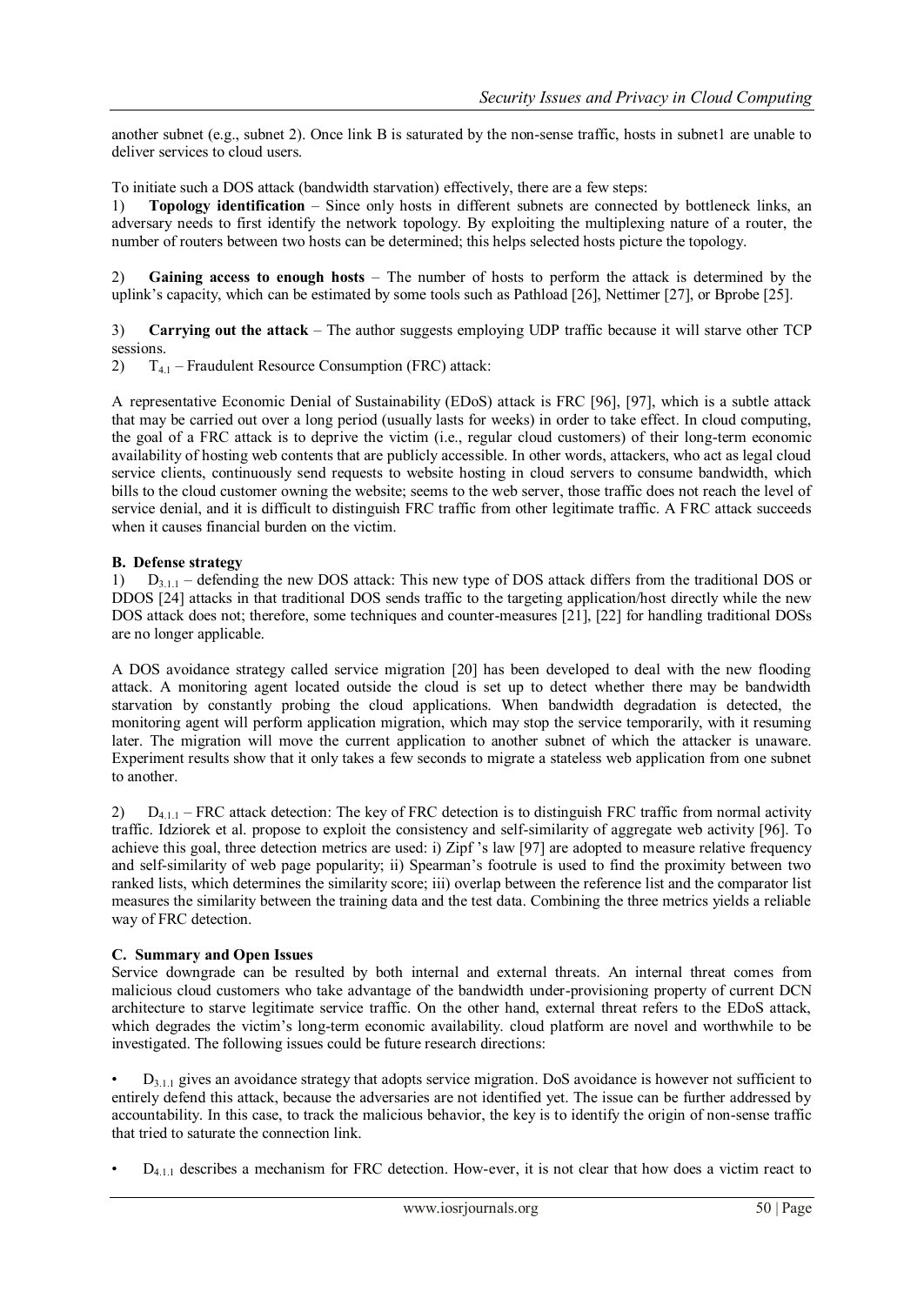the attack, and the identification of attackers is not presented, as well. To complement D4.1.1, new researches in this area are expected.

• FRC attack is carried out by consuming bandwidth, which is one of the resources that are billable. However, other resources, such as computing capabilities and storage, are also potentially vulnerable to EDoS attack. Therefore, it is imperative to discover viable threat models and defense strategies towards a comprehensive study of EDoS attack.

## **V. Cloud Accountability**

While accountability has been studied in other systems [124], [125], [126], [127], [128], [129], [130], [131], it is essential in order to build trust relationships in cloud environ-ment [35], [47], [48], [50], [52], [88]. Accountability implies that the capability of identifying a party, with undeniable evidence, is responsible for specific events [124], [125], [126], [127], [128], [129], [130], [131]. When dealing with cloud computing, there are multiple parties that may be involved; a cloud provider and its customers are the two basic ones, and the public clients who use applications (e.g., a web application) outsourced by cloud customers may be another party. A fine-grained identity, however, may be employed to identify a specific machine or even the faulty/ malicious program that is responsible.

#### **A. Threats to Cloud Accountability**

1)  $T_{22}$  – SLA violation: A. Haeberlen addresses the importance of accountability in cloud computing [47], where the loss of data control is problematic when something goes awry. For instance, the following problems may possibly arise: 1) The machines in the cloud can be misconfigured or defective and can consequently corrupt the customer's data or cause his computation to return incorrect results; 2) The cloud provider can accidentally allocate insufficient resources for the customer, an act which can degrade the performance of the customer's services and then violate the SLA; 3) An attacker can embed a bug into the customer's software in order to steal valuable data or to take over the customer's machines for spamming or DoS attacks; 4) The customer may not have access to his data either because the cloud loses it or simply because the data is unavailable at an inconvenient time. If something goes wrong, for example, data leaks to a competitor, or the computation returns incorrect results; it can be difficult for a customer and provider to determine which of them has caused the problem, and, in the absence of solid evidence, it is nearly impossible for them to hold each other responsible for the problem if a dispute arises.

2)  $T_{2,3}$  – Dishonest MapReduce: MapReduce [53] is a parallel computing paradigm that is widely employed by major cloud providers (Google, Yahoo!, Facebook, etc.). MapReduce splits a large data set into multiple blocks, each of which are subsequently input into a single worker machine for processing. However, working machines may be misconfigured or malicious, as a result, the processing results returned by the cloud may be inaccurate. In addition, it is difficult for customers to verify the correctness of results other than by running the same task again locally. Dishonest MapReduce may be viewed as a concrete case of computation integrity problem, as we discussed in Section III (i.e., cloud integrity). The issue will be further addressed by accountability, because even after customers have verified the correctness of MapReduce output, there is still a necessity to identify the faulty machines or any other possible reasons that resulted in wrong answers.

3) T2.4 – Hidden Identity of Adversaries: Due to privacy concerns, cloud providers should not disclose cloud customers' identity information. Anonymous access is employed to deal with this issue; although anonymity increases privacy, it also introduces security problems. Full anonymity requires that a customer's information must be completely hidden from absolutely anyone or anything else. In this case, malicious users can jeopardize the data integrity without being detected since it becomes easier to hide their identities.

#### 4)  $T_{42}$  – Inaccurate Billing of Resource Consumption:

The pay-as-you-go model enables customers to decide how to outsource their business based on their necessities as well as the financial situations. However, it is quite difficult for customers to verify the expenses of the resource consumption due to the black box and dynamic nature of cloud computing. From the cloud vendor's perspective, in order to achieve maximum profitability, the cloud providers choose to multiplex applications belonging to different customers to keep high utilization. The multiplexing may cause providers to incorrectly attribute resource consumption to customers or implicitly bear additional costs, therefore reducing their costeffectiveness [18]. For example, I/O time and internal network bandwidth are not metered, even though each incurs non-trivial cost. Additionally, metering sharing effects, such as shared memory usage, is difficult.

## **B. Defense Strategies**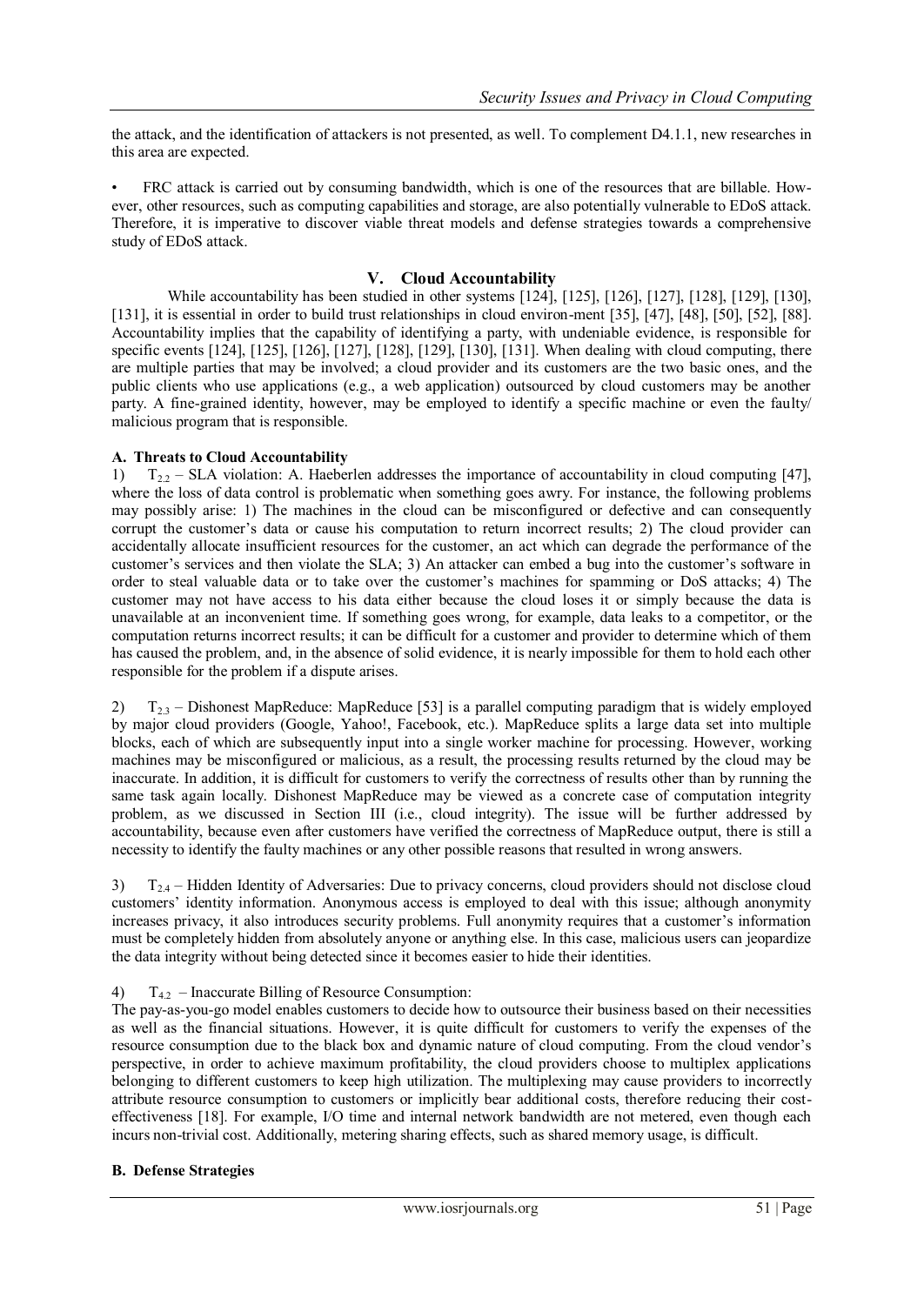1) D<sub>221</sub> – Accountability on Service Level Agreement (SLA): To deal with this dispute of an SLA violation, a primitive AUDIT (A, S, t1, t2) is proposed in [47] to allow the customers to check whether the cloud provider has fulfilled the SLA (denoted by A) for service S between time internal t1 and t2. AUDIT will return OK if no fault is detected; otherwise AUDIT will provide verifiable evidence to expose the responsible party. The author in [47] does not detail the design of AUDIT, instead the author provides a set of building blocks that may be contributive, including 1) tamper-evident logs that can record all the history actions of an application, 2) virtualization-based replays that can audit the actions of other applications by replaying their logs, 3) trusted time stamping that can be used to detect performance fault (i.e., latency or throughput cannot match the level in SLA), and 4) sampling that can provide probability guarantees and can improve efficiency of replay.

2)  $D_{222}$  – Accountable Virtual Machine: Accountable Virtual Machine (AVM) [50] is follow-up work of [47]. The intent of AVM is to enable users to audit the software execution on remote machines. AVM is able to 1) detect faults, 2) identify faulty node, 3) provides verifiable evidence of a particular fault and point to the responsible party. AVM is applicable to cloud computing in which customers outsource their data and software on distrusted cloud servers. AVM allows cloud users to verify the correctness of their code in the cloud system. The approach is to wrap any running software in a virtual machine, which keeps a tamper-evident log [51] to record the entire execution of the software. If we assume there is a reference implementation, which defines the correct execution of the software, the cloud users have enough information to verify the software correctness by replaying the log file and comparing it with the reference copy. If there is an inconsistency, there will be mismatches detected. The log is tamper-evident, meaning that nobody may tamper with the log file without being detected. Once the integrity of the log file is ensured, the evidence obtained from it is trustworthy. The evidence is provable by any external party. One limitation of AVM is that it can only detect faults caused by network operations since it only logs network input/output messages.

3) D<sub>2.2.3</sub> – Collaborative Monitoring: A solution that is similar to AVM was developed in [48] by maintaining an external state machine whose job is to validate the correctness of the data and the execution of business logic in a multi-tenancy environment. The authors in [48] define the service endpoint as the interface through which the cloud services are delivered to its end users. It is assumed that the data may only be accessed through endpoints that are specified according to the SLA between the cloud provider and the users. The basic idea is to wrap each endpoint with an adapter that is able to capture the input/output of the endpoint and record all the operations performed through the endpoint. The log is subsequently sent to the external state machine for authentication purposes. To perform the correctness verification, the Merkle B-tree [49] is employed to authenticate the data that is stored in the cloud system. An update operation on the data will also update the MBtree. A query operation is authenticated by a range query on the MB-tree. Once the correctness checking fails, the state machine will report problems and provide verifiable evidence based on the query result of the MB-tree.

4) D<sub>2.3.1</sub> – Accountable MapReduce: In [54], this problem has been addressed with SecureMR, which adopts full task duplication to double check the processing result. SecureMR requires that twice two different machines, which will double the total processing time, execute a task. Additionally, SecureMR suffers false positive when an identical faulty program processes the duplicated tasks.

Xiao et al. [66] propose to build an Accountable MapReduce to detect the malignant nodes. The basic idea is as follows: the cloud provider establishes a trust domain, which consists of multiple regular worker machines referred to as Auditors. An auditor makes use of the determinism of Map/Reduce functions in order to apply an Accountable Test (A-Test) for each task on each working machine. The AC picks up a task that has been completed by a machine M, then re-executes it and compares the output with M's. If an inconsistency shows up, then M is proved to be malicious. The A-Test will stop when all tasks are tested. A full duplication of an execution requires large computation costs. Instead of pursuing a 100% detection rate, the authors determined to provide probability guarantees in order to accelerate the A-test. At this moment, the general idea is to only reexecute a part of each task. By carefully selecting the parameters, high detection rate (e.g., 99%) may be achieved with low computation costs.

5)  $D_{2,4,1}$  – Secure Provenance: Secure provenance is introduced with an aim to ensure that verifiable evidence might be provided to trace the real data owner and the records of data modification. Secure provenance is essential to improve data forensic and accountability in cloud systems. Lu et al.

[41] have proposed a secure provenance scheme based on bilinear paring techniques, first bringing provenance problems into cloud computing. Considering a file stored in cloud, when there is dispute on that file, the cloud can provide all provenance information with the ability to plot all versions of the file and the users that modified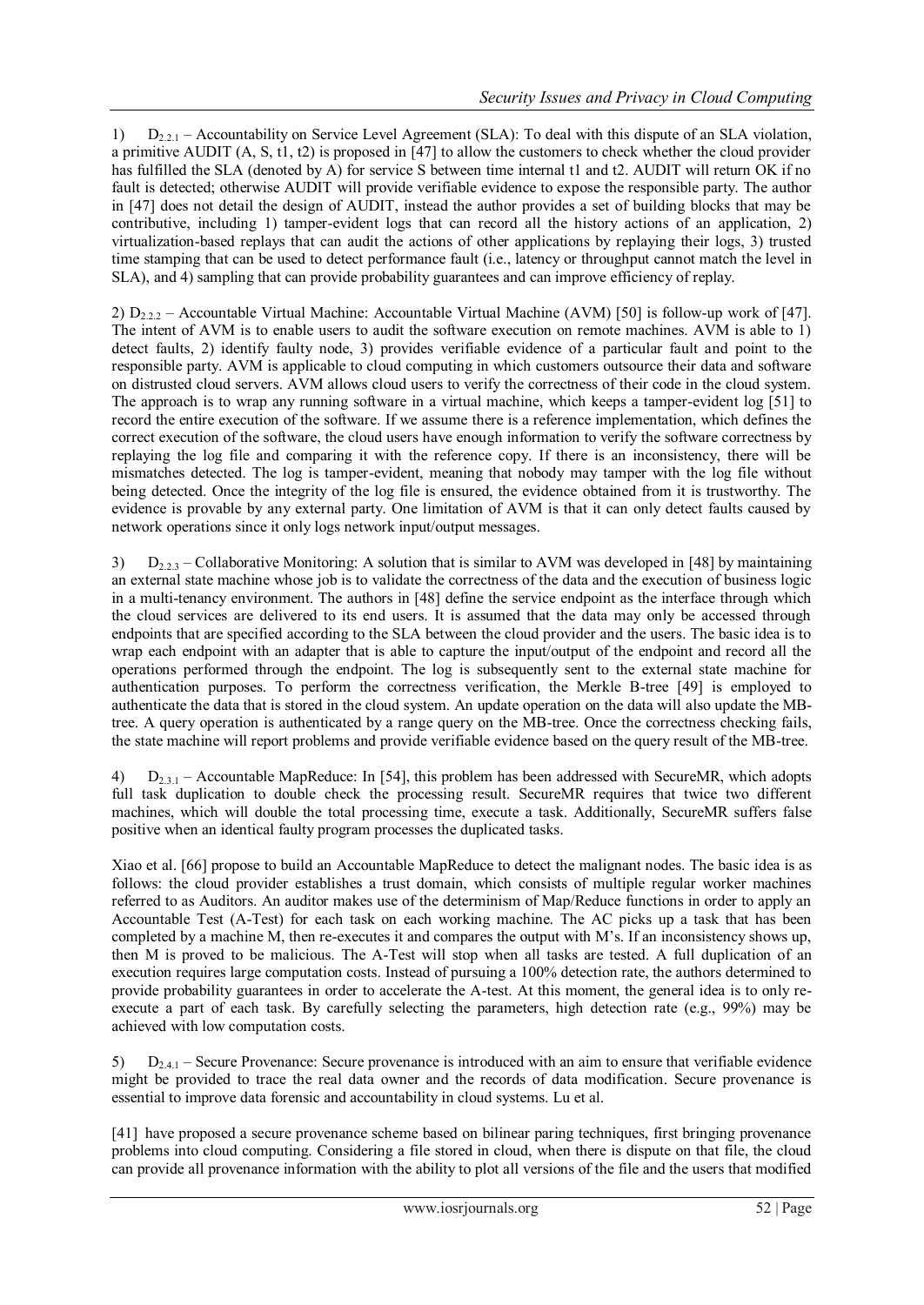it. With this information, a specific user identity can be tracked.

6)  $D_{4,2,1}$  – Verifiable Resource Accounting: Sekar and Maniatis [18] have proposed verifiable resource accounting, which enables cloud customers to be assured that i) their applications indeed consumed the resources they were charged for and ii) the consumption was justified based on an agreed policy. The scheme in [18] considers three roles: the customer

C, the provider P, and the verifier V. First, C asks P to run task T; then, P generates a report R describing what resources P thinks that C consumes. C then sends the report R and some additional data to V who checks whether R is a valid consumption report. By implementing a trusted hardware layer with other existing technologies such as offloading monitoring, sampling, and snapshot, it can be ensured that a) the provider does not overcharge/undercharge customers and b) the provider correctly assigns the consumption of a resource to the principal responsible for using that resource.

7) Other Opinions: In order to practically include account-ability into cloud environment, Ko et al. [69] present the Cloud Accountability Life Cycle (CALC), describing the key phases to build cloud accountability. The CALC contains seven phases: 1) policy planning, 2) sense and trace, 3) logging, 4) safe-keeping of logs, 5) reporting and replaying, 6) auditing, and 7) optimizing and rectifying.

## **C. Summary and Open Issues**

Accountability is a significant attribute of cloud computing because the computing

paradigm increases difficulty of holding an entity responsible for some action. Following a pay-as-you-go billing model, cloud vendor provides resources rented by customers who may host their web contents opening to public clients. Even a simple action (e.g., a web request) will involve multiple parties.

such as software bug, misconfiguration, and hard-ware failure, to help identify the event origin. Therefore, an accountable cloud will be a great step towards a trustworthy cloud.

There are a few open issues for future research:

• Accountable MapReduce enables accountability for MapReduce by offering verifiable evidence pointing to a responsible faulty/malicious node when either Map function or Reduce function is not faithfully performed. However, current solutions are based on replication, which has two drawbacks: a) replication is not efficient, and cloud vendors do not have much incentive to do so; sampling can improve efficiency but it reduce accuracy, which is even more important to customers; b) replication is effective only if cloud vendor follows semi-trust model, which may not be true in real world. Therefore, it is imperative to design new schemes that can achieve both efficiency and accuracy.

To implement resource usage accountability,  $D_{4,2,1}$  relies on cloud vendors to generate a consumption report that has the ability to be verified by a third party. Another idea is reducing the cloud provider's support. There are two possible options [18]. The first option is resource prediction, which enables customers to predict workloads by mining the execution logs, and then compares the result with provider's usage report. The primary concern of resource prediction is that it is not accurate enough. Another option is to enable multiple customers to detect violations collaboratively. However, it is hard to keep customers' privacy if the two work together.

# **VI. Cloud Privacy**

Privacy is yet another critical concern with regards to cloud computing due to the fact that customers' data and business logic reside among distrusted cloud servers, which are owned and maintained by the cloud provider. Therefore, there are potential risks that the confidential data (e.g., financial data, health record) or personal information (e.g., personal profile) is disclosed to public or business competitors. Privacy has been an issue of the highest priority [132], [133], [134].

Throughout this text, we regard privacy-preservability as the core attribute of privacy. A few security attributes directly or indirectly influence privacy-preservability, including confidentiality, integrity, accountability, etc. Evidently, in order to keep private data from being disclosed, confidentiality becomes indispensable, and integrity ensures that data/computation is not corrupted, which somehow preserves privacy. Accountability, on the contrary, may undermine privacy due to the fact that the methods of achieving the two attributes usually conflict. More details will be given in this section.

## **A. Threats to Cloud Privacy**

In some sense, privacy-preservability is a stricter form of confidentiality, due to the notion that they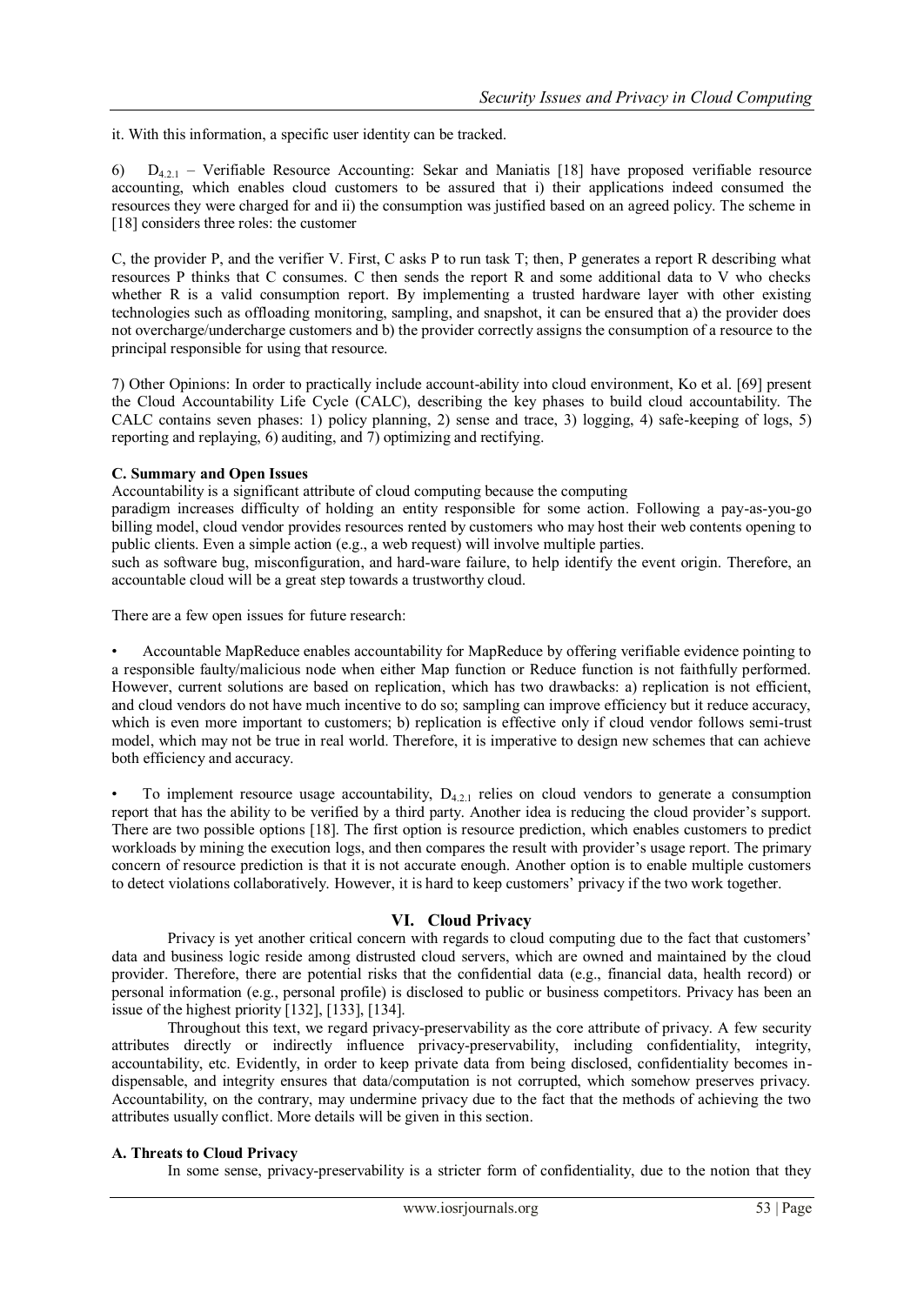both prevent information leakage. Therefore, if cloud confidentiality is ever violated, privacy-preservability will also be violated. Similar to other security services

#### **B. Defense Strategies**

Chow et al. [59] have classified the privacy-preserving approaches into three categories, which are shown in Table II.

Gentry proposed Fully Homomorphic Encryption (FHE,) to preserve privacy in cloud computing [64]. FHE enables computation on encrypted data, which is stored in the distrusted servers of the cloud provider. Data may be processed without decryption. The cloud servers have little to no knowledge concerning the input data, the processing function, the result, and any intermediate result values. Therefore, the outsourced computation occurs 'under the covers' in a fully privacy-preserving way. FHE has become a powerful tool to enforce privacy preserving in cloud computing. However, all known FHE schemes are too inefficient for use in practice. While researchers are trying to reduce the complexity of FHE, it is worthwhile to consider alleviating the power of FHE to regain efficiency. Naehrig et al. has proposed somewhat homomorphic encryption [98], which only supports a number of homomorphic operations, which may be much faster and more compact than FHE.

Pearson et al. ([42] and [43]) propose privacy manager) that relies on obfuscation techniques. The privacy manager can provide obfuscation and de-obfuscation service to reduce the amount of sensitive information stored in the cloud. The main idea is to only store the encrypted form of clients' private data in the cloud end. The data process is directly performed on the encrypted data. One limitation is that cloud vendors may not be willing to implement additional services for privacy protection. Without provider's cooperation, this scheme will not work.

Squicciarini et al. [31] explores a novel privacy issue that is caused by data indexing. In order to tackle data indexing and to prevent information leakage, the researchers present a three-tier data protection architecture to offer different levels of privacy to cloud customers.

Itani et al. [44] presents a Privacy-as-a-Service so it may enable secure storage and computation of private data by lever-aging the tamper-proof capabilities of cryptographic coprocessors. Which, in turn, protect customer data from unauthorized access. Sadeghi et al. [58] argue that pure cryptographic solutions based on fully homomorphic and verifiable encryption suffer high latency for offering practical secure outsourcing of computation to a distrusted cloud service provider. They propose to combine a trusted hardware token ( $D_{2,5,3}$ ) with Secure Function Evaluation (SFE) in order to compute arbitrary functions on data when it is still in encrypted form. The computation leaks no information and is verifiable. The focus of this work is to minimize the computation latency to enable efficient, secure outsourcing in cloud computing. A hardware token is tamperproof against physical attacks. If the token is under the assumption of being trusty, the clients' data processing may be performed in the token that is attached to a distrusted cloud server. The property of a token can guarantee that the data computation is confidential as well as being verifiable. The solution presented in [58] only needs to deploy a tamper-proof token in the setup pre-processing phase.

| Approach                     | Description                                                                                    | Example                                                                             |
|------------------------------|------------------------------------------------------------------------------------------------|-------------------------------------------------------------------------------------|
|                              |                                                                                                |                                                                                     |
| Information centric security | Data objects have access-control policies with them.                                           | A data outsourcing architecture combining cryptogra-<br>phy and access control [9]. |
| Trusted computing            | The system will consistently behave in expected ways<br>with hardware or software enforcement. | Trusted Cloud Computing Platform [29]; Hardware to-<br>ken [58]; Privacy-aaS [44].  |
| Cryptographic protocols      | Cryptographic techniques and tools are employed to<br>preserve privacy.                        | Fully Homomorphic Encryption (FHE) [64] and its<br>applications [58]                |

TABLE II APPROACHES OF PRIVACY ENFORCEMENT

symmetric cryptographic operations are performed in the cloud, without requiring further interaction with the token.

#### 1) Other Opinions: Cryptography is **NOT** all-purpose

Van Dijk et al. [63] argue that cryptography alone cannot provide complete solutions to all privacy issues in cloud computing, even with powerful tools like FHE. The authors formally define a class of privacy problems in terms of various application scenarios. It has been proved that when data is shared among customers, no cryptographic protocol can be implemented to offer privacy assurance. Let us define the following notations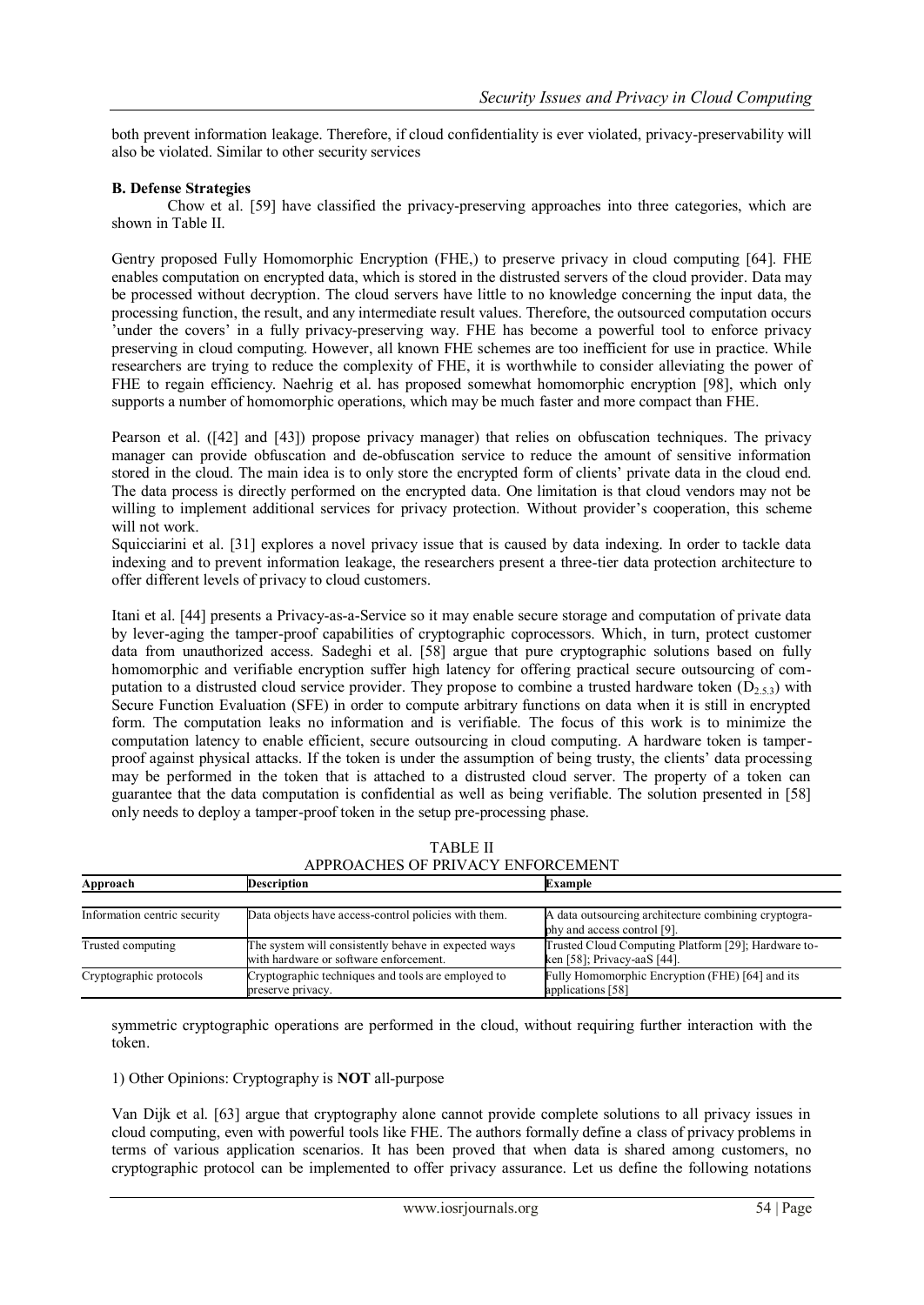[63]:

- S the cloud, which is a highly resourced, monolithic entity.
- $C = C_1, C_2, ..., C_n a$  set of customers/tenants of S.
- $x_i$  a static, private value belonging to  $C_i$  but stored in S.

The task of S is to run different applications/functions over  $\{x_i\}$ .

a) Class one: private single-client computing

These applications only process data  $x_i$  owned by a single client  $C_i$ . No other parties should be able to learn any information about the internal process. A typical example is a tax-preparation program taking as input financial data that belongs to a single client and should be hidden from both S and other clients. This class can be properly solved by an FHE that meets all the secure requirements.

## b) Class two: private multi-client computing

These applications operate on data set  $\{x_i\}$  owned by multiple clients  $\{C_i\}$ . Since there are more clients involved, data privacy among clients is preserved in a more complicated way. There are access-control policies that must be followed when processing data. A real world application is a social networking system, in which  $x_i$ is the personal profile of a client  $C_i$ ;  $C_i$  is able to specify which friends can view what portions/functions of her data (i.e., gives an access control policy). It has been proved that private multi-client computing is unachievable using cryptography.

c) Class three: stateful private multi-client computing

This class is a restricted version of class two. The difference is that the access-control policy on a client's data is stateful, meaning that it depends on the application execution history. This class is not discussed thoroughly in the paper [63], but the authors do believe it has an important position in cloud applications. 2) Other Opinions: Privacy Preserving Frameworks

Lin et al. presented a general data protection framework [56] in order to address the privacy challenges in cloud service pro-vision. The framework consists of three key building blocks:

1) a policy ranking strategy to help cloud customers identify a cloud provider that best fits their privacy requirements; 2) an automatic policy generation mechanism that integrates the policies and requirements from both participants and produces a specific policy as agreed by them; 3) policy enforcement that ensures the policy will be fulfilled. A straightforward path to obtain policy ranking is comparing the customer requirement with the policies of multiple service providers and subsequently picking the one with the highest rank. The comparison may happen on the client's side, the cloud provider side, or through a broker. Policy algebra can be employed to carry out the policy generation. Each policy should be first formalized and then integrated with fine-grained policy algebra [57]. Pearson [28] suggests that privacy should be taken into account from the outset and should be considered in every phase of cloud service design.

# **C. Open Issues**

Regarding cloud privacy, there are some open issues to be studied in future researches:

The authors think that accountability and privacy may conflict with each other. The enforcement of account-ability will violate privacy in some degree, and extreme privacy protection (e.g., full anonymity to hide users' identity) will make accountability more challenging. An extreme example, a shared file, accessed by multiple users who, may hide their identities due to anonymity for the purpose of privacy protection. However, malicious users are tracked with difficultly because of the anonymous access. From the viewpoint of accountability, general approaches include information logging, replay, tracing [22], etc. These operations may not be completed without revealing some private information (e.g., account name, IP address). We must seek a trade-off in which the requirement of one attribute can be met while simultaneously maintaining some degree of the other attribute.

The assessment of attributes is another important issue since it provides a quantitative way to evaluate them. The goal is to determine how secure a cloud is or how much privacy can be offered. The meaning is